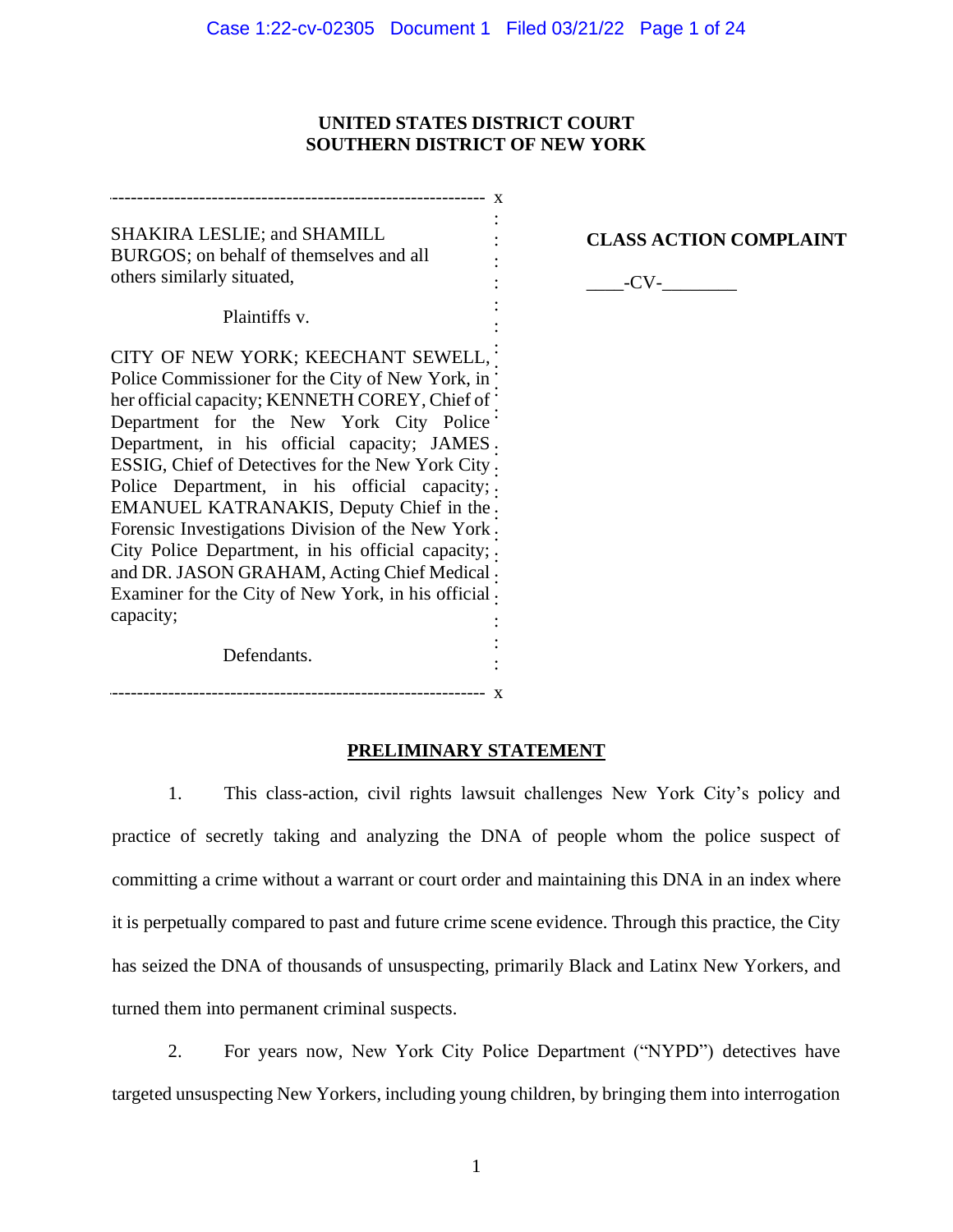#### Case 1:22-cv-02305 Document 1 Filed 03/21/22 Page 2 of 24

rooms that have been prepared in advance to capture saliva, skin cells, or other genetic material. In these interrogation rooms, detectives offer people cigarettes and drinks to secretly collect their DNA. In one example, detectives handed a 12-year-old boy a McDonald's soda and, after the boy drank from it and was escorted out the room, they secretly removed the straw for DNA testing and placed the boy's DNA in an index of people suspected of criminal activity ("the Suspect Index").

3. The NYPD sends these DNA samples to the Office of Chief Medical Examiner ("OCME"), which analyzes the samples, creates a DNA profile, and compares that profile to crime scene DNA evidence in perpetuity. Through the Suspect Index, the NYPD and OCME partner to put people's DNA profiles through a genetic lineup that compares the profiles against all past and future crime scene DNA evidence—all without obtaining a warrant or court order to conduct these DNA searches.

4. The Suspect Index is illegal. Unlike state and federal DNA index systems, the City's Suspect Index lacks legislative authorization. As a result, it operates without any independent oversight. New York law prohibits the indexing of a person's DNA unless the person has been convicted of a crime. Nonetheless, the City's Suspect Index ignores state laws and regulations that limit DNA indexing and hoards the DNA of arrestees and suspects. Without any independent oversight, the NYPD and OCME have additionally deployed a new and invasive investigatory technique using DNA samples to investigate a suspect's entire family.

5. Because of a history of institutional racism and disparities in arrest rates in New York City, Black and Latinx people make up the vast majority of arrestees who are subject to the City's DNA taking and indexing practice. And, with the City's new genealogical investigative technique, the parents, grandparents, siblings, children, and even the distant relatives of suspects and arrestees can be swept into the City's genetic investigations.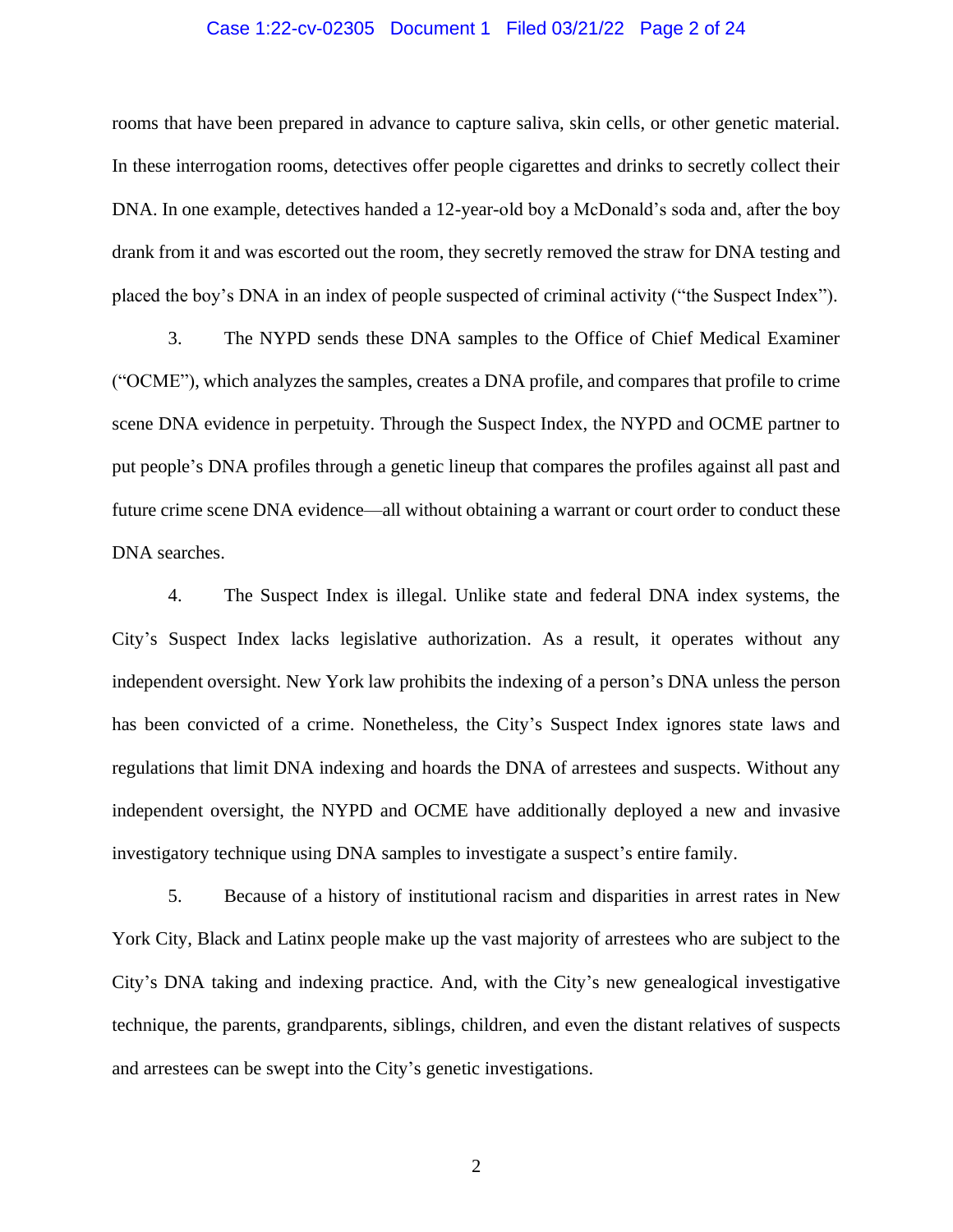#### Case 1:22-cv-02305 Document 1 Filed 03/21/22 Page 3 of 24

6. The Defendants have violated and continue to violate the Plaintiffs' rights under the Fourth Amendment of the United States Constitution and their rights under New York law. Plaintiffs seek injunctive and declaratory relief to end the City's practice of targeting thousands of individuals, many of whom have never been convicted of a crime, to take their DNA and turn them into permanent suspects.

### **PARTIES**

7. Plaintiff Shakira Leslie is a 26-year-old Black resident of New York City and has no criminal convictions. In 2019, the Defendants took her DNA, without her knowledge, and put it in the Suspect Index, where it is subject to suspicionless comparison against at least 29,492 DNA samples from crime scenes.

8. Plaintiff Shamill Burgos is a 22-year-old Latino former resident of New York City and has no criminal convictions. In 2019, the Defendants took his DNA, without his knowledge, and put it in the Suspect Index, where it is subject to suspicionless comparison against at least 29,492 DNA samples from crime scenes.

9. Defendant the City of New York (the "City") is a municipal corporation within the State of New York. The New York City Police Department and the Office of Chief Medical Examiner are agencies of the City of New York. The City is responsible for the policy, practice, supervision, and implementation of all NYPD and OCME matters and is responsible for the appointment, training, supervision, and conduct of all NYPD and OCME personnel. In addition, the City is responsible for ensuring that NYPD and OCME personnel obey the laws of the United States and New York State.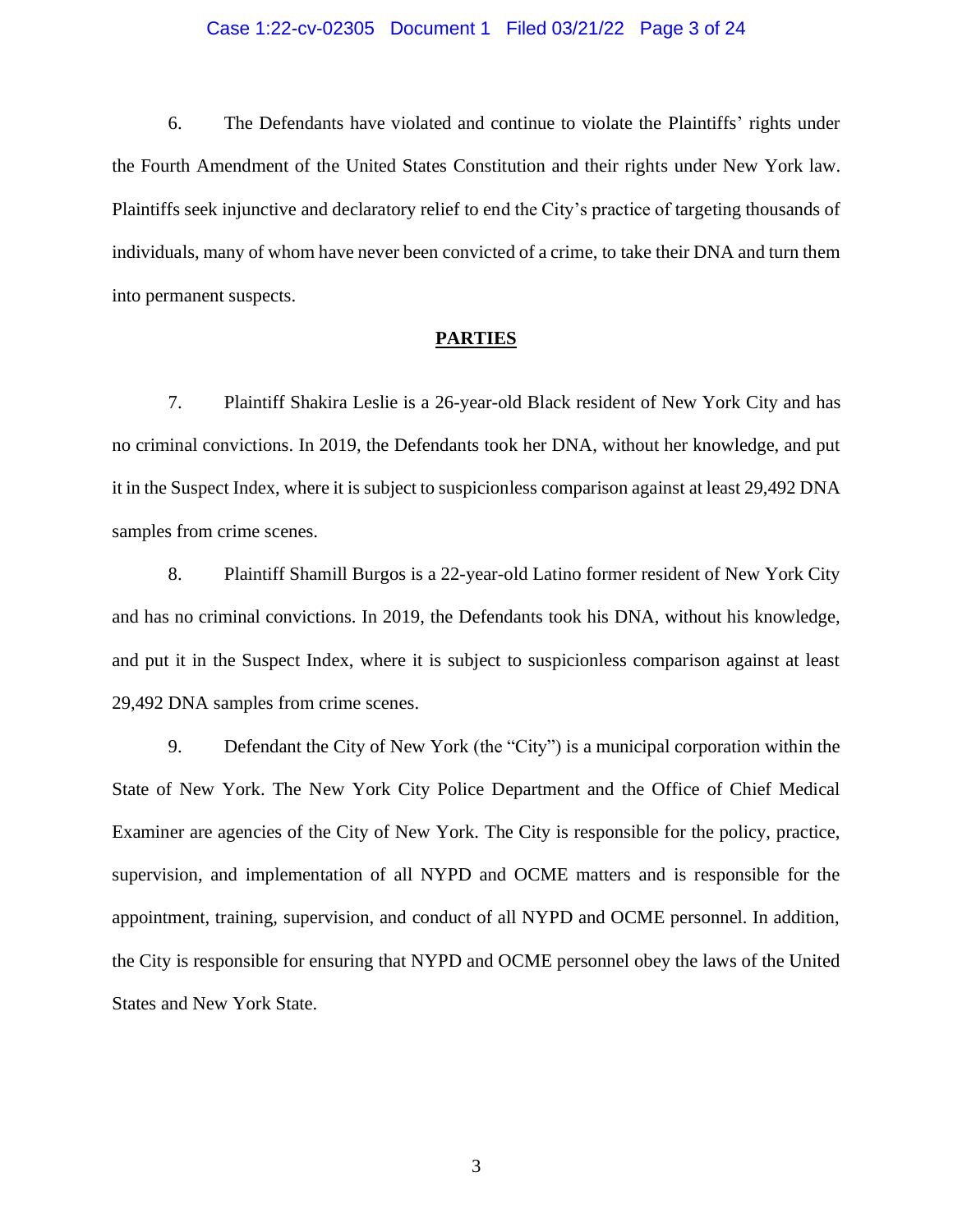#### Case 1:22-cv-02305 Document 1 Filed 03/21/22 Page 4 of 24

10. Defendant Keechant Sewell is the Police Commissioner of New York City. As Commissioner, Sewell has final policymaking authority with respect to the NYPD. She is sued in her official capacity.

11. Defendant Kenneth Corey is the Chief of Department of the NYPD. As Chief of Department, Corey is responsible for directing and overseeing the activities of operational bureaus, including the Detective Bureau. He is sued in his official capacity.

12. Defendant James Essig is the Chief of Detectives of the NYPD. As Chief of Detectives, Essig manages and sets policy for the Detective Bureau and its specialized divisions, including the Forensic Investigations Division. He is sued in his official capacity.

13. Defendant Emanuel Katranakis is a Deputy Chief in the Detectives Bureau and the commanding officer of the Forensic Investigations Division of the NYPD. As the commanding officer, Katranakis manages and sets policy for the Forensic Investigations Division. He is sued in his official capacity.

14. Defendant Dr. Jason Graham is the Acting Chief Medical Examiner for the OCME. As the Acting Chief Medical Examiner, Dr. Graham has final policymaking authority with respect to OCME. He is sued in his official capacity.

### **FACTS**

## *Defendants Have a Policy and Practice of Unlawfully Collecting, Analyzing, and Indexing the DNA of Unsuspecting New Yorkers, Including Young Children*

15. The NYPD has an established practice and procedure for secretly taking a person's involuntarily shed DNA for comparison against all crime scene evidence involving DNA. The NYPD Detective Guide ("the Guide") provides instructions for secretly taking a person's DNA when they are in a controlled environment, like a police precinct, and when they are in a noncontrolled environment, like a coffee shop.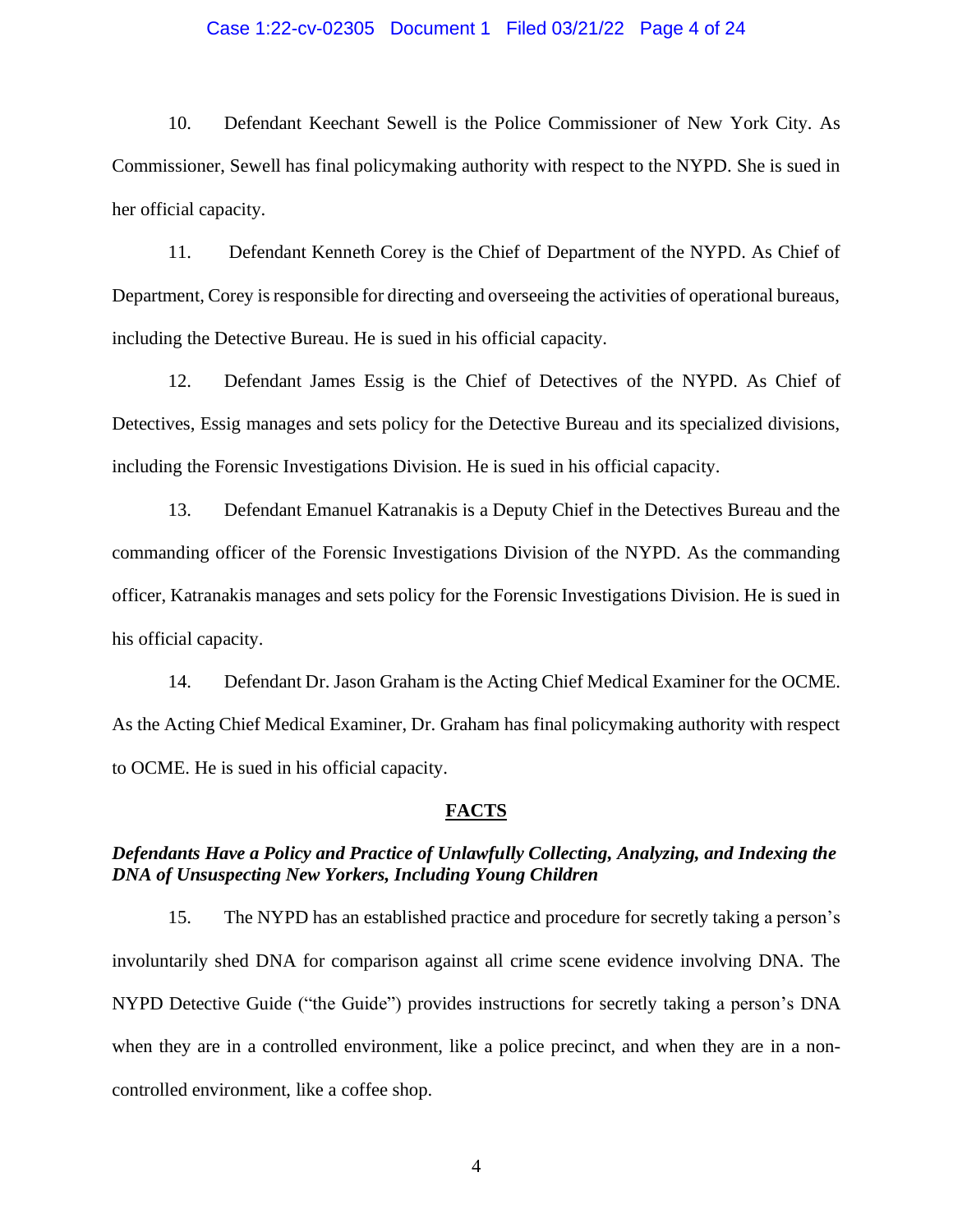#### Case 1:22-cv-02305 Document 1 Filed 03/21/22 Page 5 of 24

16. In most cases, NYPD detectives take a person's DNA after bringing them to the police precinct. The Guide instructs detectives to clean a precinct's interrogation room by removing any used drinking containers or other trash and any used ashtrays. Detectives then must use Clorox wipes to clean any tabletops, desks, and chairs, and place an unused disposable ashtray on the table. With these measures, the trap is set to capture a person's DNA.

17. When a person is in the interrogation room, the Guide instructs detectives to "[p]rovide the suspect with an object that will be partially consumed (e.g., cigarette, chewing gum, apple) or a container filled with a beverage (e.g., water in a plastic cup, soda in a can, coffee in a Styrofoam cup, juice in a plastic bottle)." It then instructs detectives to maintain constant observation of the person until they can collect the item. In practice, NYPD officers do not allow people to take the used items with them when they leave the interrogation room. After the interrogation, the Guide instructs detectives to collect the person's involuntarily shed DNA sample by putting on gloves and placing the object with the DNA sample in an evidence bag.

18. For years now, NYPD detectives have followed the Guide's instructions to target whomever they choose and secretly take their DNA. In total, thousands of people, including children, have had their DNA taken by the NYPD pursuant to this policy and practice.

19. In March 2018, for example, NYPD detectives interrogated a 12-year-old boy they suspected of having committed a crime and took his DNA, according to reporting by the New York Times. In the interrogation room, detectives handed him a McDonald's soda. The boy drank the soda and ultimately was escorted out of the room by police. Without the knowledge or consent of the boy or his parents, detectives removed the straw from the soda and had the DNA sample from the straw compared to DNA evidence found at the crime scene. The boy's DNA did not match the crime scene DNA and the charges against him were dropped. However, following the NYPD's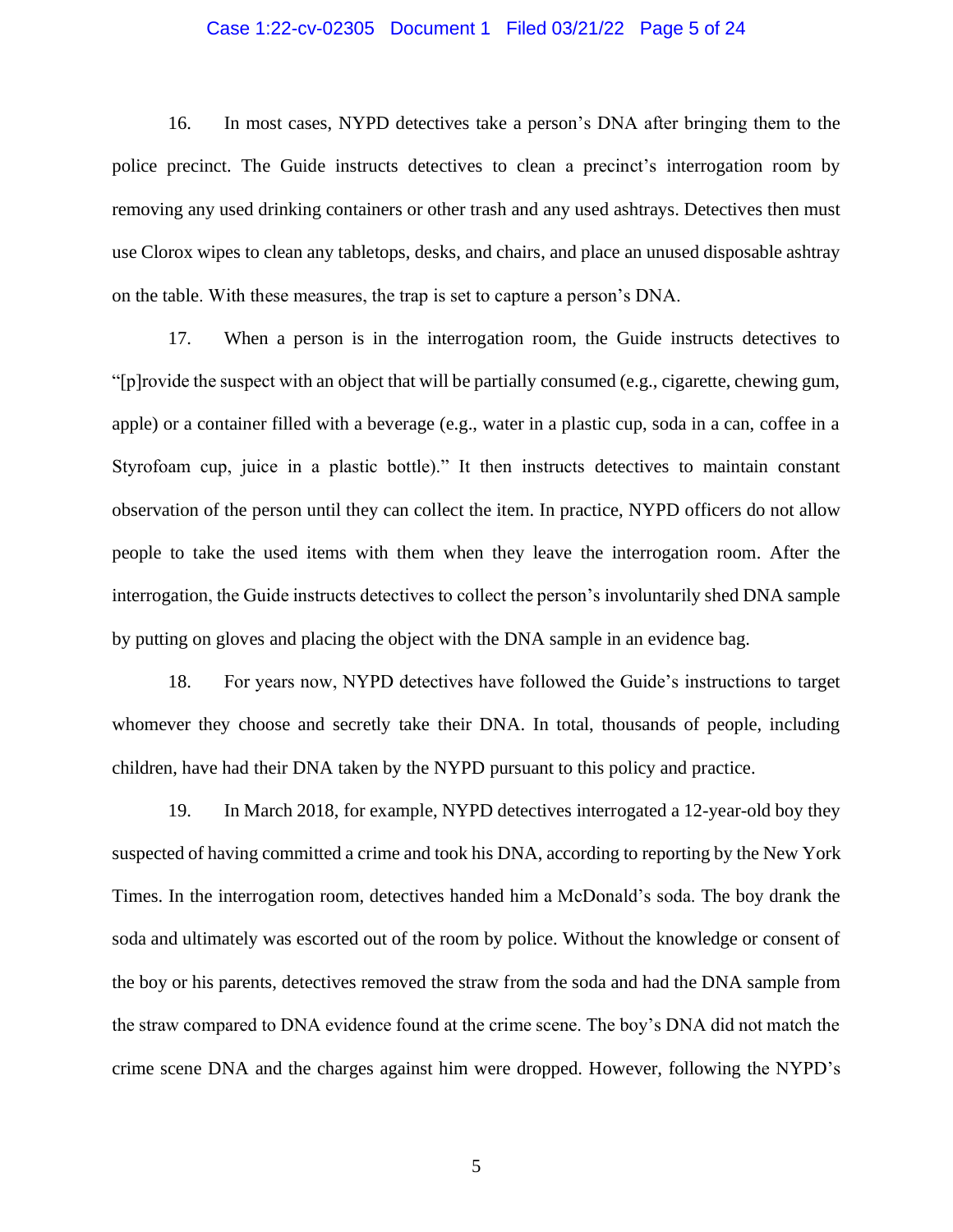#### Case 1:22-cv-02305 Document 1 Filed 03/21/22 Page 6 of 24

policy, OCME proceeded to store the boy's DNA in its Suspect Index, making him a suspect in future criminal cases involving DNA. His DNA remained in the Suspect Index for more than a year where it was compared against tens of thousands of crime scene samples until his parents were finally able to get it expunged.

20. In another example, detectives were caught on videotape scrubbing clean an interrogation room table and placing a new ashtray on the table before escorting a man into the room. NYPD video footage released to the public shows a detective providing the man a cigarette, which he smokes and puts out in the ashtray.<sup>1</sup> After cuffing the man's hands behind his back and escorting him out of the room, the detective returns with gloves on his hands and places the cigarette butt in an evidence bag.

21. According to NYPD policy and practice, detectives have the discretion to take the DNA of any adult whom they suspect of committing any crime, and the discretion to take the DNA of any minor they suspect of committing a felony or certain specified misdemeanors. No warrant or court order is required. No supervisor approval or other additional process is required. Detectives only have to obtain supervisor approval before taking the DNA of a minor suspected of committing a misdemeanor that is not specified in the Guide.

22. Even when someone has explicitly refused to consent to providing a DNA sample, NYPD detectives have circumvented that refusal by simply taking the person's DNA without their knowledge. NYPD detectives even circumvent refusals to take the DNA of children. In a February 2020 New York City Council hearing, senior NYPD officials admitted to giving NYPD detectives the discretion to secretly take a child's DNA after the child and their parent have refused to provide it.

 $1 \text{ https://www.voutube.com/watch?}v=wwnpq7h$  to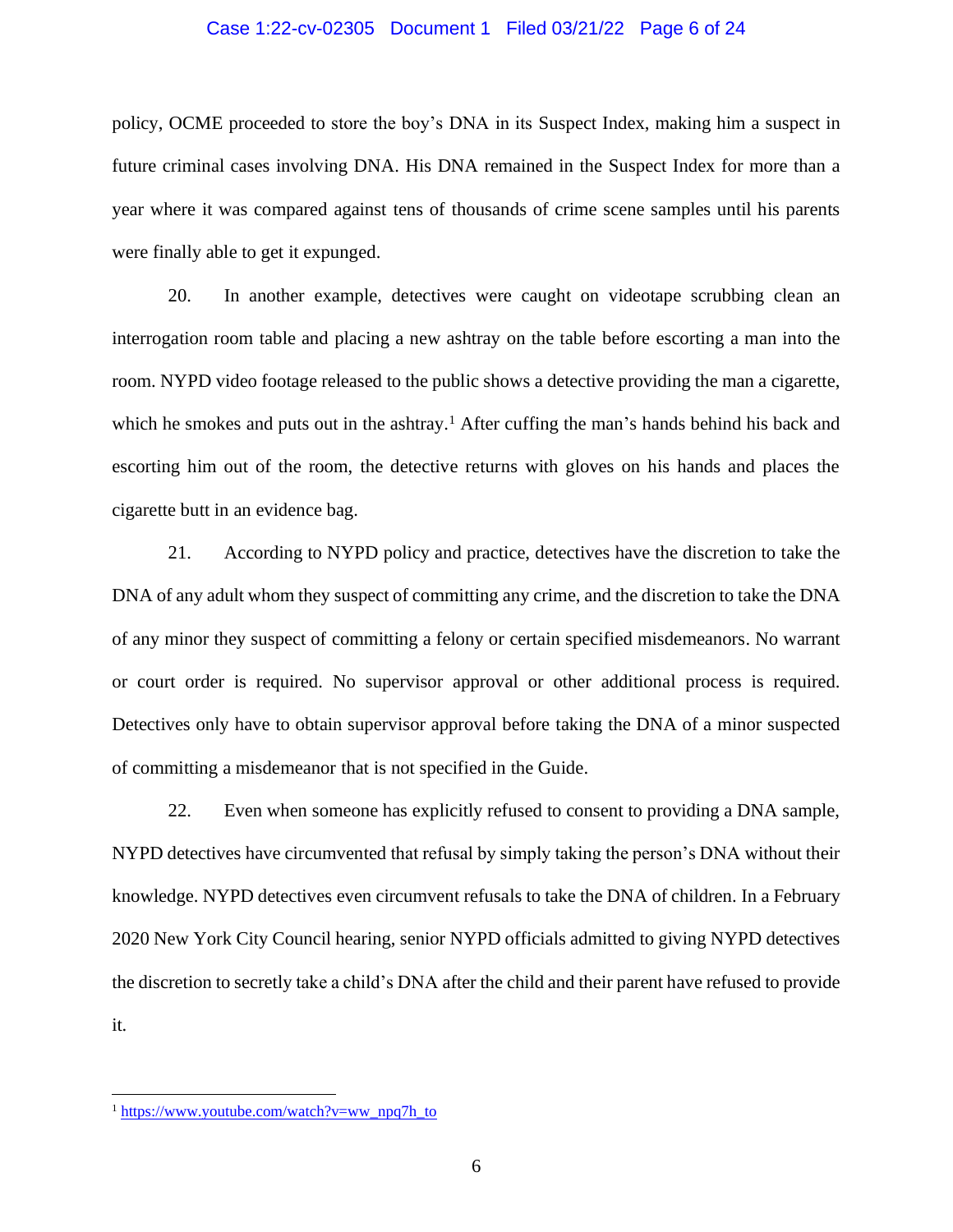#### Case 1:22-cv-02305 Document 1 Filed 03/21/22 Page 7 of 24

23. After detectives secretly collect an object with a person's DNA sample, they deliver it to OCME. OCME, pursuant to its own published manuals, then analyzes the DNA sample, which includes extracting the DNA, creating a DNA profile, and comparing it against DNA evidence in the case in which the person is a suspect. OCME then, again pursuant to its own published manuals, uploads the person's DNA profile to the Suspect Index to continuously compare the person's DNA profile against all past and future crime scene DNA evidence. Once uploaded to the Suspect Index, the person's DNA profile can remain there indefinitely, even if that person's charges are dismissed. The Suspect Index thus operates like a genetic lineup that continuously compares the DNA profiles of thousands of New Yorkers, including children and individuals with no criminal history, against tens of thousands of crime scene DNA samples.

24. OCME officials know that the NYPD routinely takes the involuntarily shed DNA of suspects without a warrant or court order and that the Suspect Index it maintains is comprised of such DNA. In written testimony submitted to the New York City Council in February 2020, the former Assistant Laboratory Director of OCME and creator of the original OCME local database system, publicly raised ethical and civil liberties concerns regarding the NYPD's tactics for obtaining DNA samples and the transformation of the Suspect Index into "a vast repository of DNA from dragnets, surreptitious collection, and collection from children."

25. Nonetheless, OCME has continued its partnership with the NYPD to subject people to continuous genetic lineups without their knowledge or consent, including children. For example, in August 2020, J.B., a 15-year-old boy from the Bronx who has special educational needs, was arrested on his way to a deli. He was brought to the police precinct on weapons charges and processed as an alleged juvenile delinquent. J.B. had never been arrested before and had no prior contact with the criminal or family court systems. Sweating and frightened, he waited in a room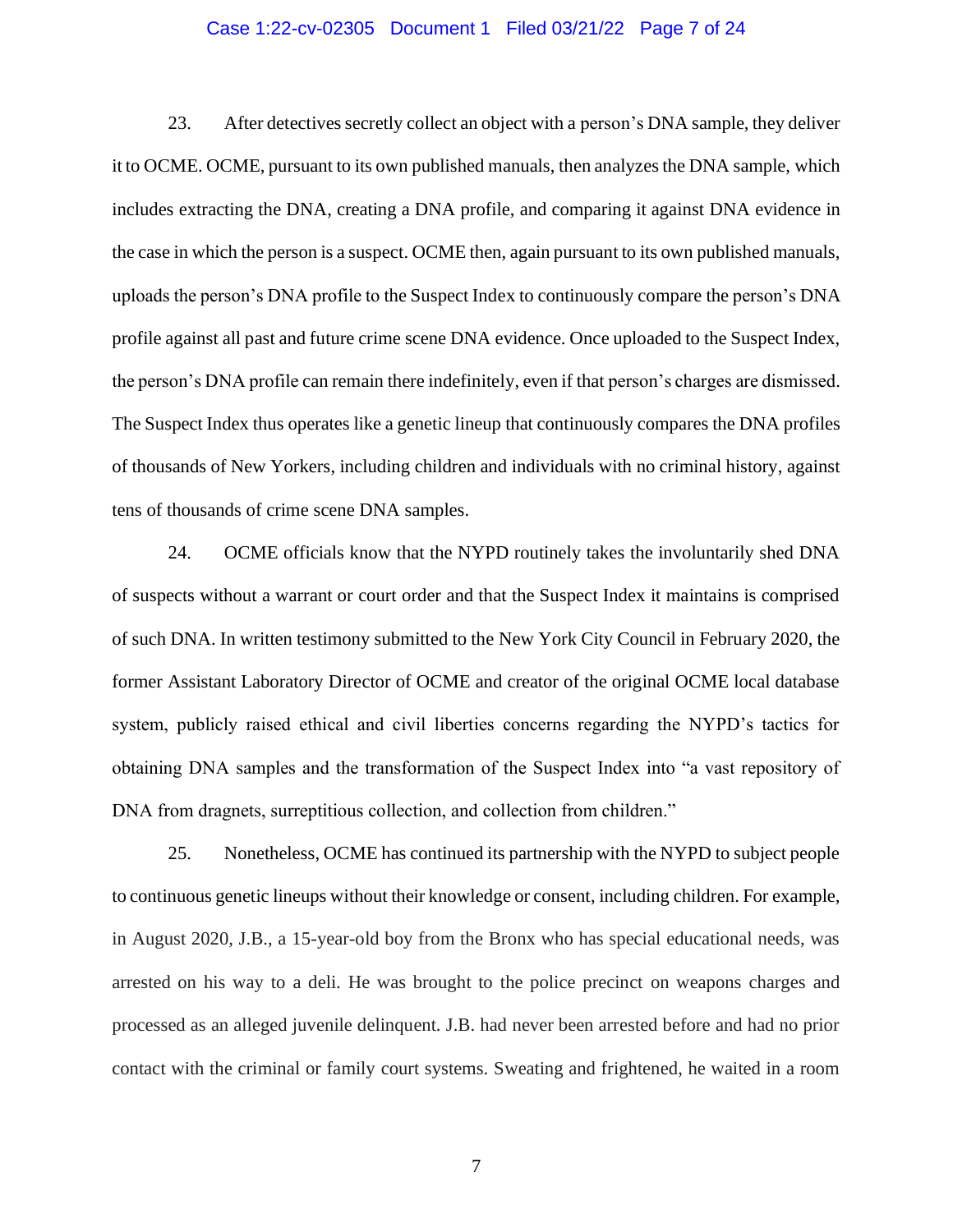#### Case 1:22-cv-02305 Document 1 Filed 03/21/22 Page 8 of 24

until police officers offered him a bottle of Coca-Cola, which he quickly accepted and drank. Almost immediately, the officers returned, told him they were not supposed to give him the bottle, and demanded it back. He gave the bottle back to the officers. J.B. didn't realize it then, but this had been a ruse to obtain his DNA.

26. The officers never asked J.B. for his consent before secretly taking his DNA. Although J.B.'s mother had rushed to the precinct to be with her son, the NYPD never asked for her consent either. After taking his DNA, the NYPD then sent it to OCME for processing. But OCME never compared J.B.'s DNA to any evidence in his case. Instead, OCME uploaded his DNA profile to the Suspect Index. When J.B., through his attorneys, discovered that his DNA was in the Suspect Index, he sent a letter to OCME requesting that his DNA profile be removed from the index. OCME refused to do so without a court order. After J.B. filed an Article 78 petition in New York State Supreme Court seeking such an order, OCME finally consented to remove his profile. By then, his DNA had been compared to tens of thousands of crime scene evidence, for which there was no reason to suspect his involvement.

27. The Defendants' policy and practice of testing people's DNA without their consent and without a warrant or a court order ignores state law privacy protections applicable to all New Yorkers, including suspects and arrestees. Under New York Civil Rights Law 79-L, New York State prohibits genetic testing, including "DNA profile analysis," of any person's biological material known to contain DNA without the person's written informed consent, unless permitted by court order or under state law provisions authorizing such testing for people convicted of crimes. The Legislature included these limited exceptions to the civil rights law "to balance the rights of the individual with the legitimate interests of our criminal justice system," according to the law's sponsor in the State Senate. But the Defendants have far exceeded those limits.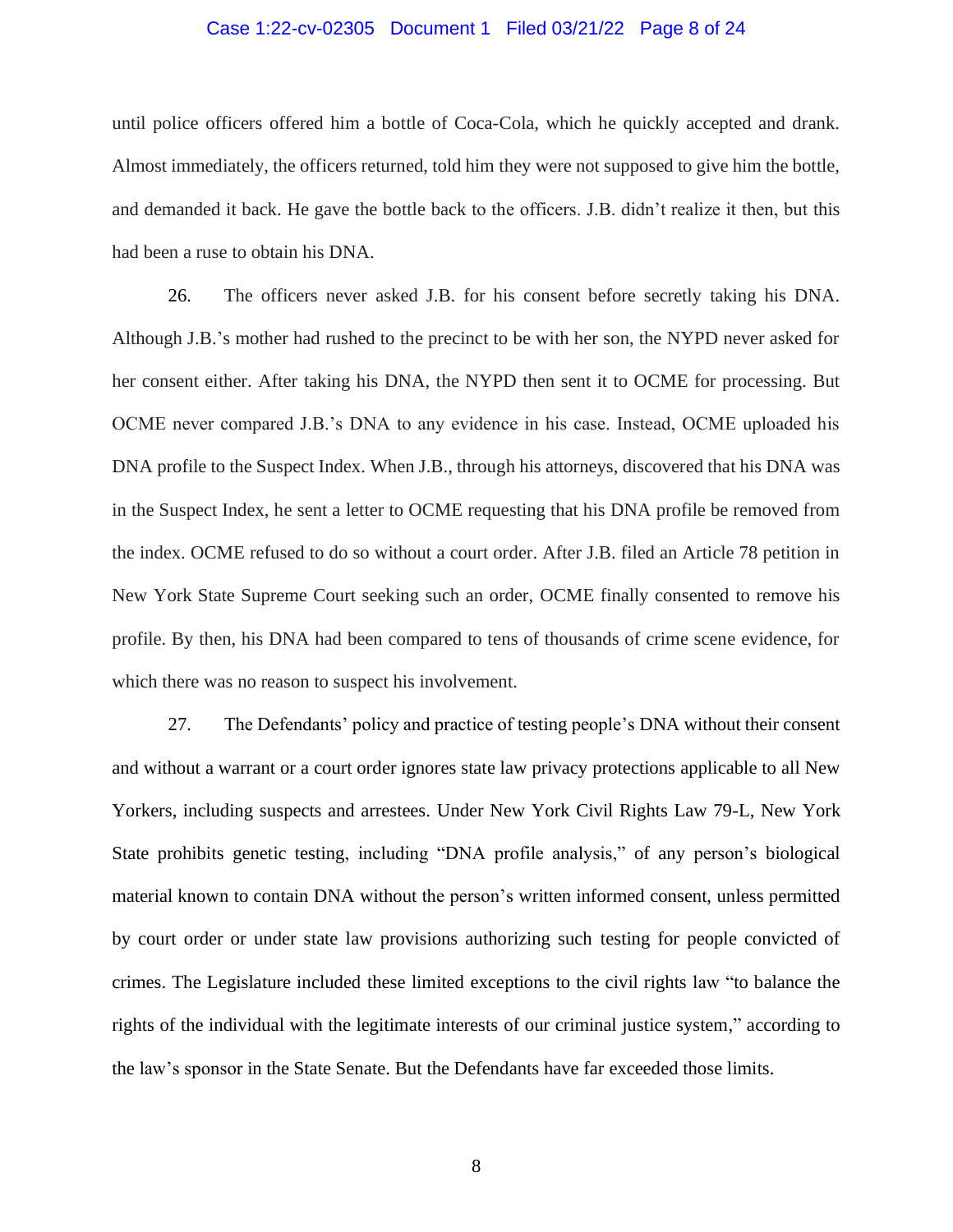## *The Suspect Index Unlawfully Expands Beyond Lawful State and Local DNA Indexing Frameworks*

28. Through the maintenance and use of the Suspect Index, the Defendants have created an unauthorized expansion of the national DNA database system. Since 1994, federal and state governments have established and maintained a national system to facilitate DNA comparisons, known collectively as the Combined DNA Index System (CODIS), that was created by and is regulated through federal and state law. Law enforcement rely on this DNA indexing system to compare DNA from crime scene evidence against uploaded DNA profiles of individuals: if the DNA markers are the same, a "match" is reported to law enforcement.

29. CODIS is an umbrella system of DNA indices: the National DNA Index System (NDIS), the State DNA Index Systems (SDIS), and the Local DNA Index Systems (LDIS). Each index system categorizes DNA samples into smaller, discrete indices. Only two categories are relevant here: "Known" indices, which store DNA profiles of known persons, and "Forensic Unknown" indices, which store DNA profiles collected from crime scene evidence.

30. Within CODIS are DNA databases from all 50 states (known as SDIS databases), including New York State's DNA index system. New York's SDIS is jointly maintained by the New York State Division of Criminal Justice Services and the New York State Police. Each state's legislature determines whether their state's SDIS includes arrestees. In New York, the state legislature restricted the eligibility criteria for its "Known" index to people convicted of certain crimes. DNA profiles are thus only uploaded to New York's SDIS if they meet this eligibility criteria.

31. Most local laboratories that participate in CODIS maintain their own LDIS, which is an independent local DNA database. Each such laboratory, including OCME, is authorized to maintain its own LDIS to perform a limited function: to store crime scene DNA profiles for upload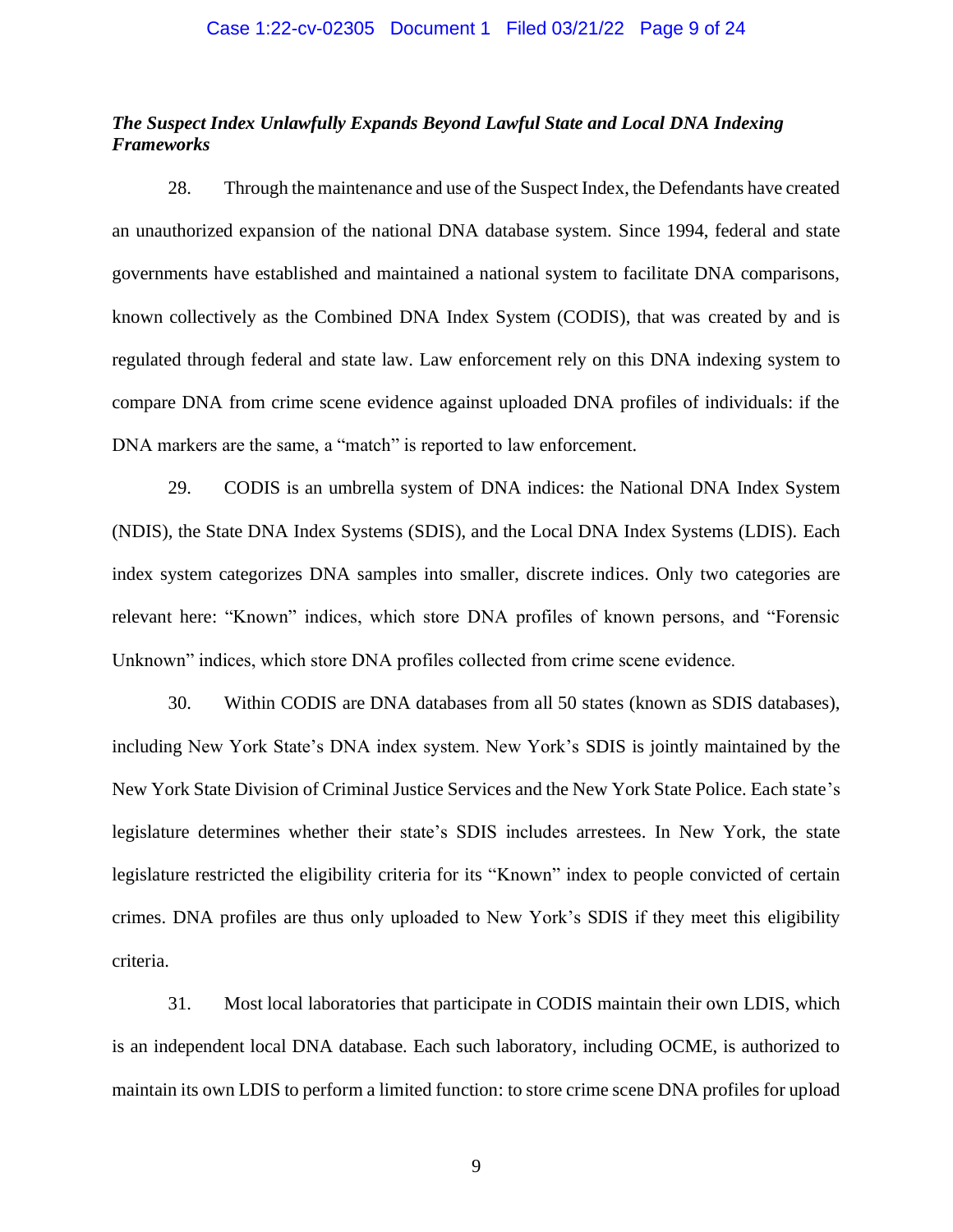#### Case 1:22-cv-02305 Document 1 Filed 03/21/22 Page 10 of 24

to higher SDIS Unknown indices, where they are compared to the profiles stored in the Known indices in SDIS. OCME maintains an LDIS and uses it for this authorized purpose. But, within its LDIS, OCME also maintains another, unauthorized "Known" index, referred to here as the Suspect Index. That unauthorized index contains profiles from arrestees and mere suspects, including children as young as 11 years old, that are barred by state law from being included in New York's SDIS, and it continuously compares these unauthorized profiles to all past and future crime scene DNA evidence.





## *Unlike the "Known" Indices within NDIS and SDIS, the City's Suspect Index is Illegal and Unregulated*

32. OCME operates the City's Suspect Index in violation of the New York State Legislature's comprehensive DNA laws and its regulatory structure. Through Article 49-B of the Executive Law, the New York State Legislature created SDIS and the laws governing state and local forensic DNA laboratories. Under Article 49-B, local laboratories such as OCME are barred from maintaining a local "Known" index separate from SDIS. Nonetheless, OCME developed and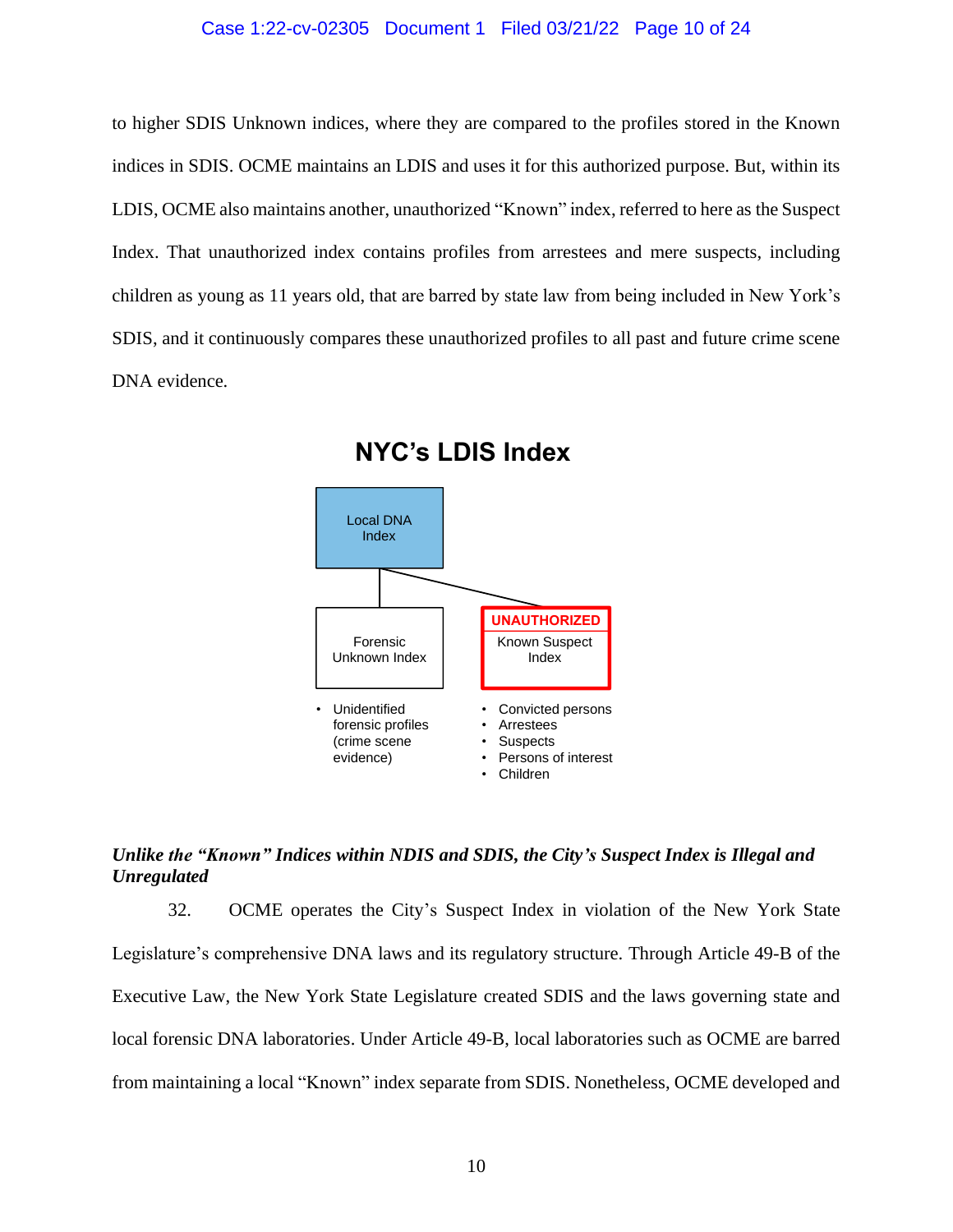#### Case 1:22-cv-02305 Document 1 Filed 03/21/22 Page 11 of 24

continues to maintain its own "Known" index, the Suspect Index. OCME not only maintains a "Known" index in violation of Article 49-B, it includes DNA profiles in the index that Article 49- B explicitly disallows.

33. The New York State Legislature made a deliberate decision to limit SDIS's "Known" DNA profiles to people convicted of crimes and has steadfastly refused to expand this index in order to carefully balance the needs of law enforcement against the privacy of minors and of adults accused but not convicted of crimes. Despite this, the NYPD collects, and OCME analyzes and permanently indexes, DNA samples from children, suspects, and arrestees, including those whose charges are dismissed, circumventing New York State's clear legal mandate.

34. This practice is particularly egregious as it relates to children. Juvenile delinquency proceedings are, by design, intended to relieve children from the stigma or burden of a criminal record, and juvenile delinquency proceedings as a matter of law can never result in criminal convictions. Rather, if a court finds that a child engaged in conduct that would constitute a crime if conducted by an adult, the result is a juvenile delinquency adjudication, not a criminal conviction. The law affords children significant safeguards to protect their privacy throughout juvenile delinquency proceedings even when an adjudication is made. These protections include that police records of a child's arrest must be withheld from public inspection; that all fingerprints and photos of a child alleged to be a juvenile delinquent be destroyed if there is a favorable disposition or the person reaches the age of 21 without a criminal conviction or open case; that, except where required by statute, no one may require a person to divulge information relating to a juvenile delinquency arrest or proceeding; and that adjudications may not prevent the person from engaging in any profession or lawful activity.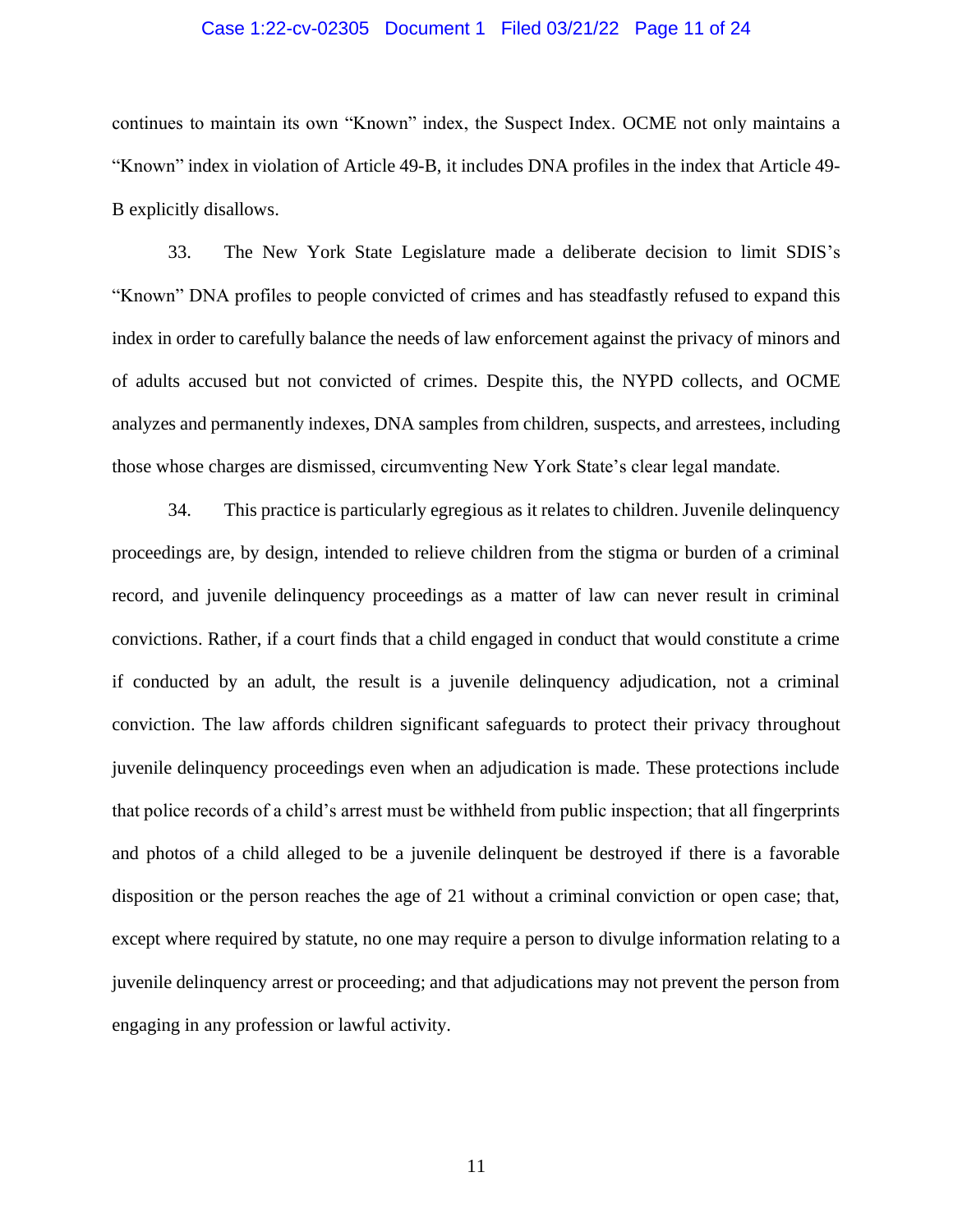#### Case 1:22-cv-02305 Document 1 Filed 03/21/22 Page 12 of 24

35. The City's policy contains no safeguards to prevent the indefinite retention of a child's DNA profile. The City's policy contains no time limitation for the use of a child's DNA, even if they are never convicted of a criminal offense. Instead, the City's practice of subjecting children to perpetual genetic lineups treats them like permanent suspects in crimes.

36. The City's Suspect Index is not only illegal, but it is unregulated by any independent body. NDIS and SDIS operate under strict federal regulations and under FBI oversight. But the Suspect Index is not subject to such oversight. New York's SDIS not only operates under federal regulation and FBI oversight, it also operates under state regulations and the independent oversight of the New York State Commission on Forensic Science. The Commission was established under Article 49-B to develop minimum standards for all forensic laboratories in New York. But the Commission has no authority over OCME's creation and operation of the Suspect Index. Thus, unlike New York's SDIS, the Suspect Index, operates without any independent oversight.

# *The City's Practice of Using the Private Genetic Material of Unsuspecting New Yorkers to Turn Them into Permanent Suspects Invades their Privacy*

37. The City's practice of hoarding the DNA of unsuspecting New Yorkers in an unauthorized and unregulated Suspect Index exploits the fact that people unavoidably shed their DNA wherever they go through skin cells, hair, and saliva. By merely touching an object's surface with their fingertip, a person causes their DNA to be deposited on it. Every used coffee cup, tissue, straw, cigarette butt, soda can, and piece of gum leaves behind thousands of copies of a person's genetic material. People unavoidably shed their DNA even when they aren't touching objects or consuming things. Each hour, a person sheds approximately 30,000 to 40,000 skin cells. And each day, a person sheds 40 to 100 hairs.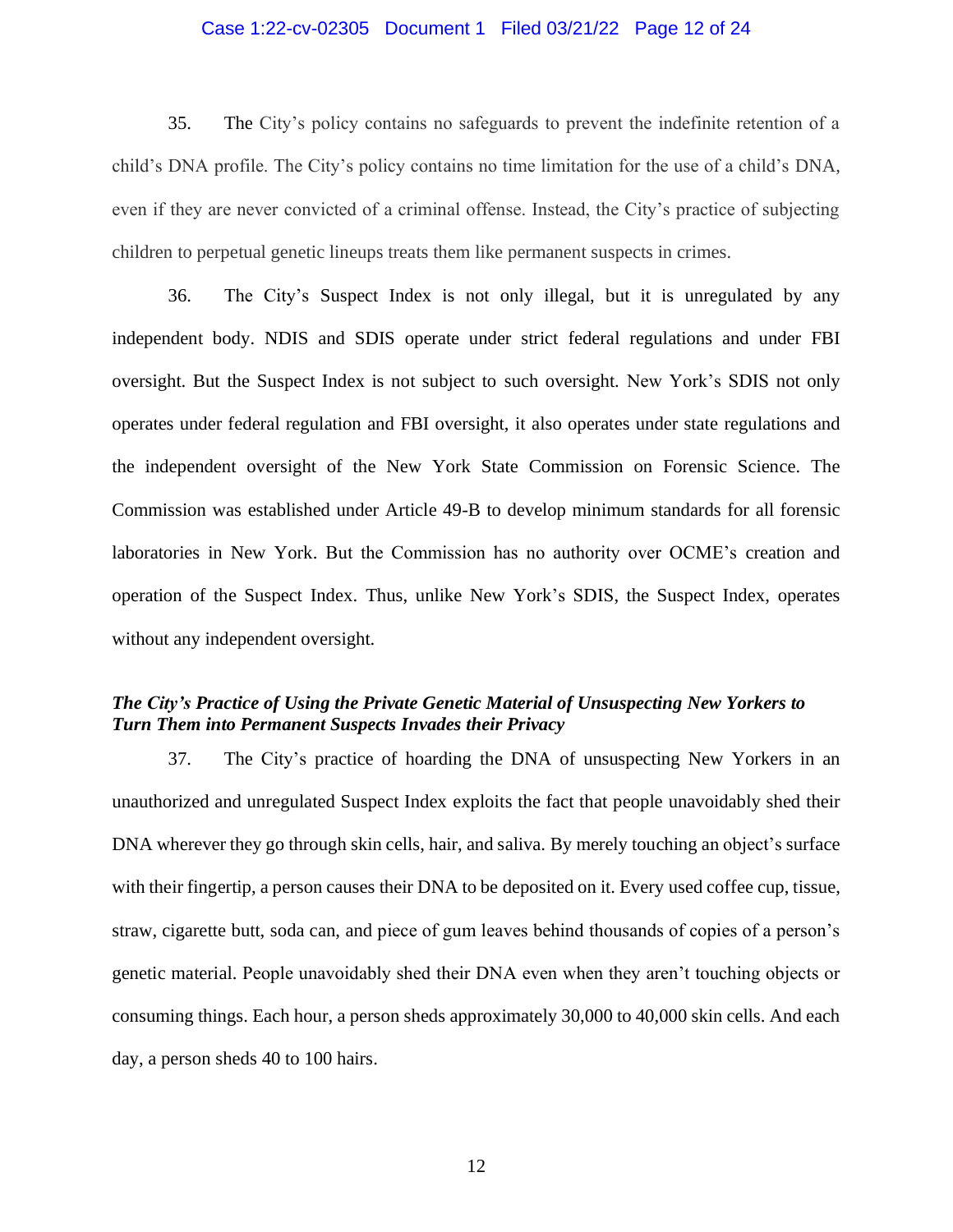#### Case 1:22-cv-02305 Document 1 Filed 03/21/22 Page 13 of 24

38. Scientific developments have even made it possible to vacuum DNA samples from the open air, according to a recent scientific journal article. While this new technique is currently being used to identify nearby zoo animals based on their airborne DNA samples, it reveals the great extent to which DNA is unavoidably shed in the environment.

39. While people unwittingly shed DNA, the information contained within it remains critically important and private to them. Unlike a fingerprint, DNA reveals deeply personal characteristics like a person's genetic predispositions toward certain medical conditions, including Alzheimer's, cystic fibrosis, breast cancer, and addiction; their ancestry; and their biological familial relationships, including previously unknown parentage.

40. Traditional forensic DNA testing analyzes so-called "non-coding" regions of our DNA to determine someone's identity. While it had typically been understood that only the "coding" DNA regions reveal personal characteristics, in recent years researchers have found that "non-coding" DNA regions can reveal more than someone's identity. For example, researchers have found dozens of associations between "non-coding" DNA and genetic traits ranging from schizophrenia to cancer.

41. While CODIS laboratories across the country are limited under federal regulation to "non-coding" analysis, the City has rolled out its plans to use "coding" DNA to map out a person's family tree. A new NYPD investigative practice, called Investigative Genetic Genealogy (IGG), relies on the "coding" regions of DNA to generate investigative leads in cases.

42. IGG begins with a DNA sample from an unsolved crime. In order to generate an investigate lead using IGG, the police must first send the crime scene DNA sample to a private laboratory to analyze the DNA's "coding" regions. The next step is to search for genetic relatives of the DNA found at the crime scene – in other words, to try to locate family members of the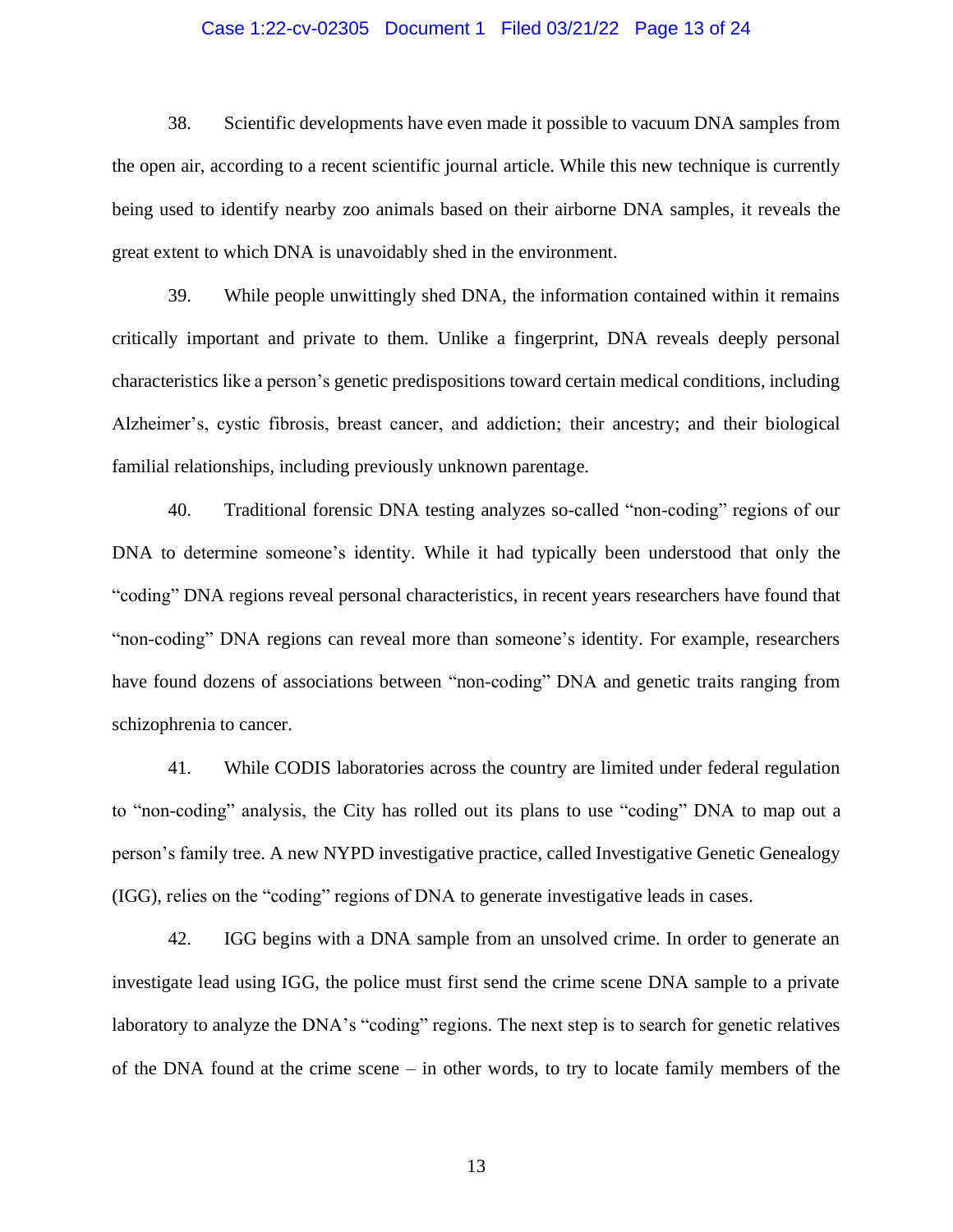#### Case 1:22-cv-02305 Document 1 Filed 03/21/22 Page 14 of 24

putative perpetrator – using commercial databases, like FamilyTreeDNA and GEDmatch, to which millions of people have uploaded their DNA profiles. If a potential family member of the perpetrator is identified through a commercial database search, then the third step in the IGG process begins: building out a family tree.

43. To find out who within a family is a match to the crime scene DNA sample, NYPD investigators build out a family tree starting with the family member identified through a commercial database. Unless several members of that person's family have uploaded their DNA in commercial genealogical databases, NYPD investigators need to collect DNA from the other relatives in the family tree, including family members that are not suspected of involvement in the underlying crime, to determine ancestral lines and familial relationships and narrow their search.

44. In December 2021, Deputy Chief Katranakis refused to answer questions about whether the NYPD would seek a warrant or a person's consent before collecting DNA samples in its IGG investigations, rather than relying on the surreptitious collection procedures outlined in the Detective Guide. Through the City's collection and retention of thousands of DNA samples from suspects and arrestees, much of the DNA collection work necessary to build out family trees for IGG has already begun. OCME retains a vial of DNA extract, which contains both "coding" and "non-coding" regions, in cold storage for each suspect or arrestee for whom the NYPD has already requested OCME perform forensic DNA testing. Using IGG, NYPD investigators can use a person's DNA sample, secretly taken in an unrelated case, to investigate that person's entire family in search of a relative that is a match to the crime scene sample.

45. In essence, this new technology creates an incentive for the NYPD to surreptitiously collect and store as much "suspect DNA" as possible, because the DNA of a suspect may turn out to be genetically related to DNA collected at a crime scene and investigated using IGG. In March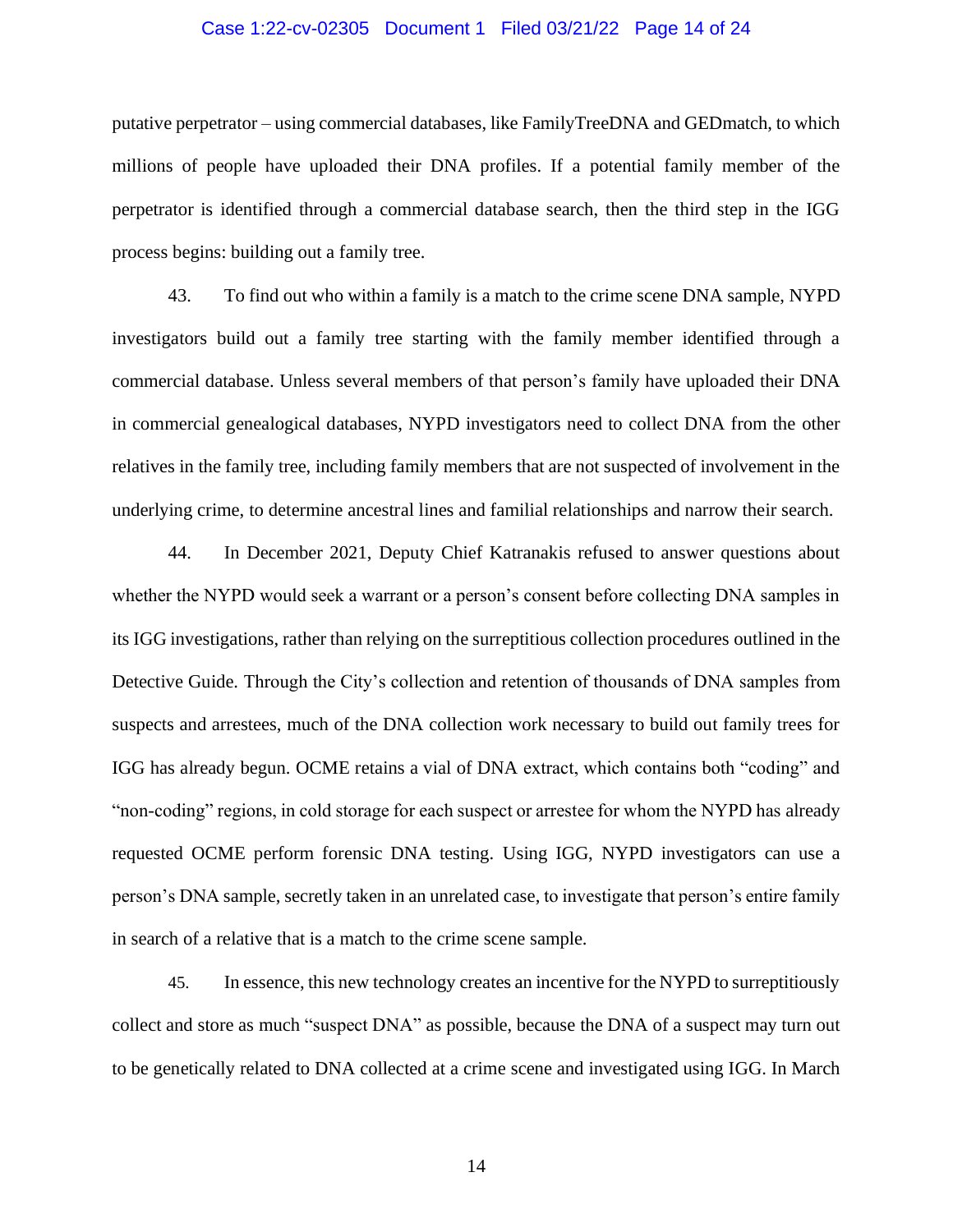#### Case 1:22-cv-02305 Document 1 Filed 03/21/22 Page 15 of 24

2021, Deputy Chief Katranakis informed state officials that, in the NYPD's view, state regulations addressing the use of investigative genetic genealogy do not apply to the NYPD. The City's use of this investigative method has since been shrouded in complete secrecy and free from any safeguards.

46. IGG investigations implicate the genetic privacy of a suspect's parents, siblings, children, and other extended relatives without any independent checks or standards. Genealogical researchers warn that systems like IGG can use one DNA profile to ascertain genetic information about relatives as distant as third cousins or a second cousin once removed. Given the amount of information available in "coding" DNA, IGG investigations have been described as the equivalent of the government going through all of your medical and familial records.

47. Because of the racially disproportionate rates of arrests in New York City, the City's practice of collecting the DNA of arrestees and storing the samples in the Suspect Index makes mostly Black and Latinx people permanent suspects in all crimes involving DNA evidence. Of all NYPD arrests from 2006–2020, 48.5% of arrests were of Black individuals and 26% were of Latinx individuals. Of the total arrests during this period, 12% of arrests were of white, non-Latinx individuals.

48. Beyond the harm of being treated as permanent suspects, Black and Latinx people whose DNA are in the Suspect Index face the risk of wrongful arrest from DNA contamination. Because DNA transfers easily to and from persons and surfaces, contamination presents a persistent problem to determining what DNA is relevant in crime scene evidence. Terrell Gills, for example, was a regular customer at the local Dunkin Donuts in his Queens neighborhood and, unbeknownst to him, left his DNA behind there. When the store was robbed, a swab of a touchscreen cash register matched to Gills' profile in SDIS. Although two other similar robberies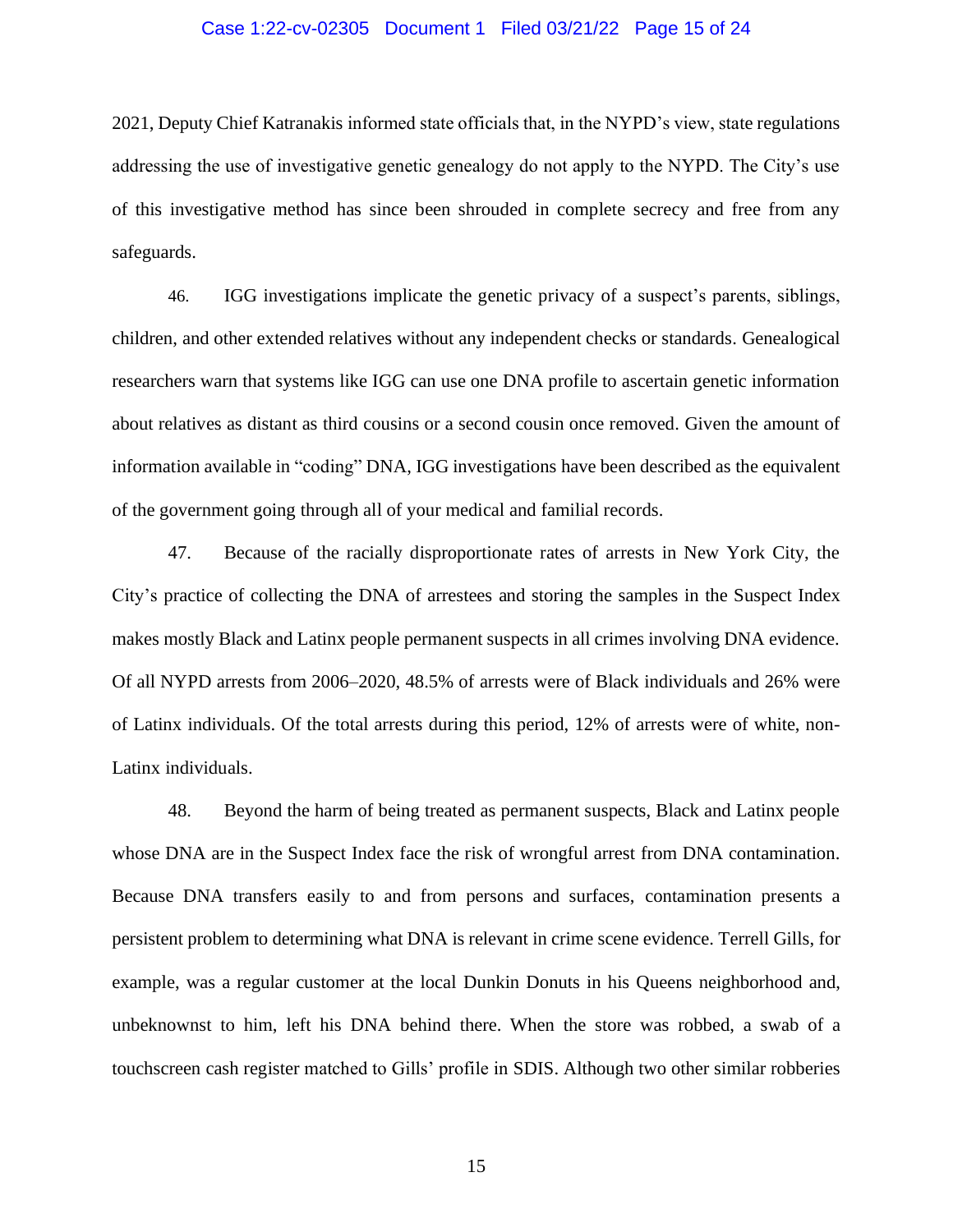#### Case 1:22-cv-02305 Document 1 Filed 03/21/22 Page 16 of 24

had taken place within a few days of each other at nearby Dunkin Donuts stores and had resulted in the arrest of another man, Mr. Gills was wrongfully arrested and jailed pretrial for a year and a half, and prosecuted based solely on the DNA match. He was acquitted at trial.

49. The risk of DNA contamination is made worse in New York City because rankand-file NYPD officers who come into contact with crime scene evidence have refused to place their DNA in an "elimination database" to confirm when contamination takes place. The National Institute of Standards and Technology, a federal agency, recommends that all law enforcement personnel place their DNA in an elimination database to ensure accurate DNA comparisons. But unions representing NYPD officers have steadfastly refused to comply with this recommendation, citing their privacy concerns over storing officer DNA in a database.

### *Despite the NYPD's Promises of Reform, the City's Suspect Index Has Continued to Grow*

50. In February 2020, under pressure from the City Council, the NYPD announced reforms to its DNA retention policies, with the central change being that the NYPD promised to review the DNA profiles in the Suspect Index and notify OCME if it authorized, pursuant to its own criteria, that profiles can be removed. The NYPD announced that it would conduct an initial review of all suspect profiles that are at least two years old. After that review, every four years the NYPD will review the suspect profiles that are at least four years old. And for any new profiles added to the Suspect Index, the NYPD will review those profiles upon reaching their second year of existence in the index.

51. Under the NYPD's unilaterally developed review criteria, the NYPD will not recommend that an individual's profile be removed if the profile is eligible for inclusion in SDIS because of a criminal conviction, if the individual is a suspect in an ongoing police investigation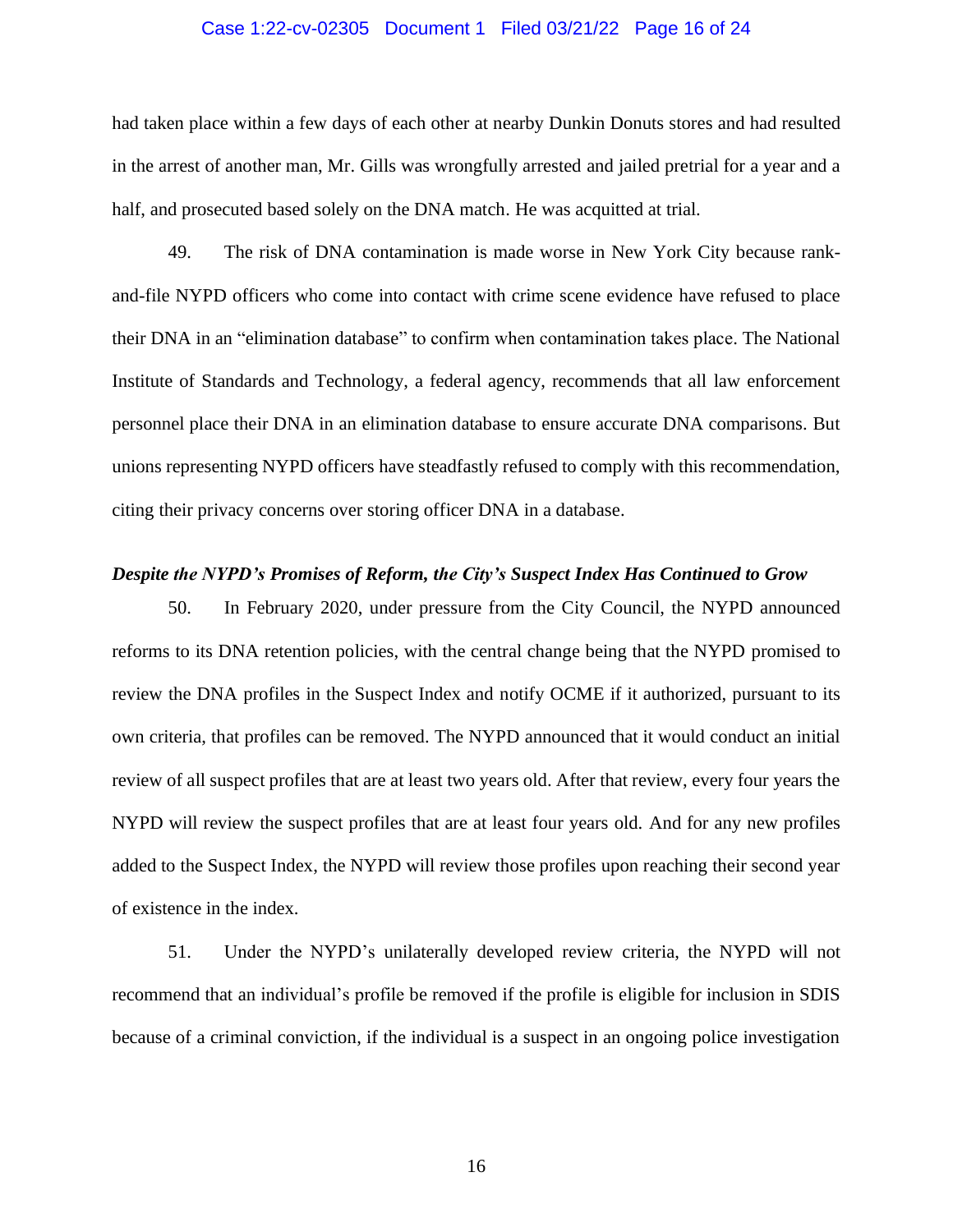#### Case 1:22-cv-02305 Document 1 Filed 03/21/22 Page 17 of 24

or prosecution, or if "no judicial conclusion was reached on the person's innocence." The NYPD retains sole discretion to determine when these criteria for retaining someone's DNA are met.

52. The NYPD also announced that individuals who were acquitted in the case for which their DNA was taken can submit a certificate of disposition to OCME to seek the removal of their DNA profile from the Suspect Index. However, they announced no plans to notify individuals whose DNA was taken surreptitiously that their DNA was placed in the Suspect Index. The NYPD and the local District Attorney's office both have unregulated discretion to approve or veto removal requests.

53. On May 3, 2021, the NYPD completed its initial audit of suspect profiles that are at least two years old. According to the NYPD, out of nearly 30,000 suspect profiles, the NYPD reviewed 20,460 profiles. Of the 20,460 profiles reviewed, the NYPD marked 5,400 profiles for removal and retained 15,060 profiles in the index, resulting in over 73% of the reviewed profiles remaining in the Suspect Index. Of those profiles remaining in the Index, 1,106 profiles are for individuals who cannot be stored in any index under state law because they have never been convicted of a crime.

54. The City's Suspect Index has continued to grow, despite the NYPD's promised reforms. From June 2, 2021, the date of the first OCME report following the audit, to March 1, 2022, the date of OCME's most recent report, the Suspect Index has grown from 28,660 to 31,826 profiles, an increase of 3,166 individuals or almost a dozen New Yorkers per day. These samples have been searched without suspicion by comparing them against approximately 29,492 DNA samples from crime scenes and will continue to be searched against any future evidence.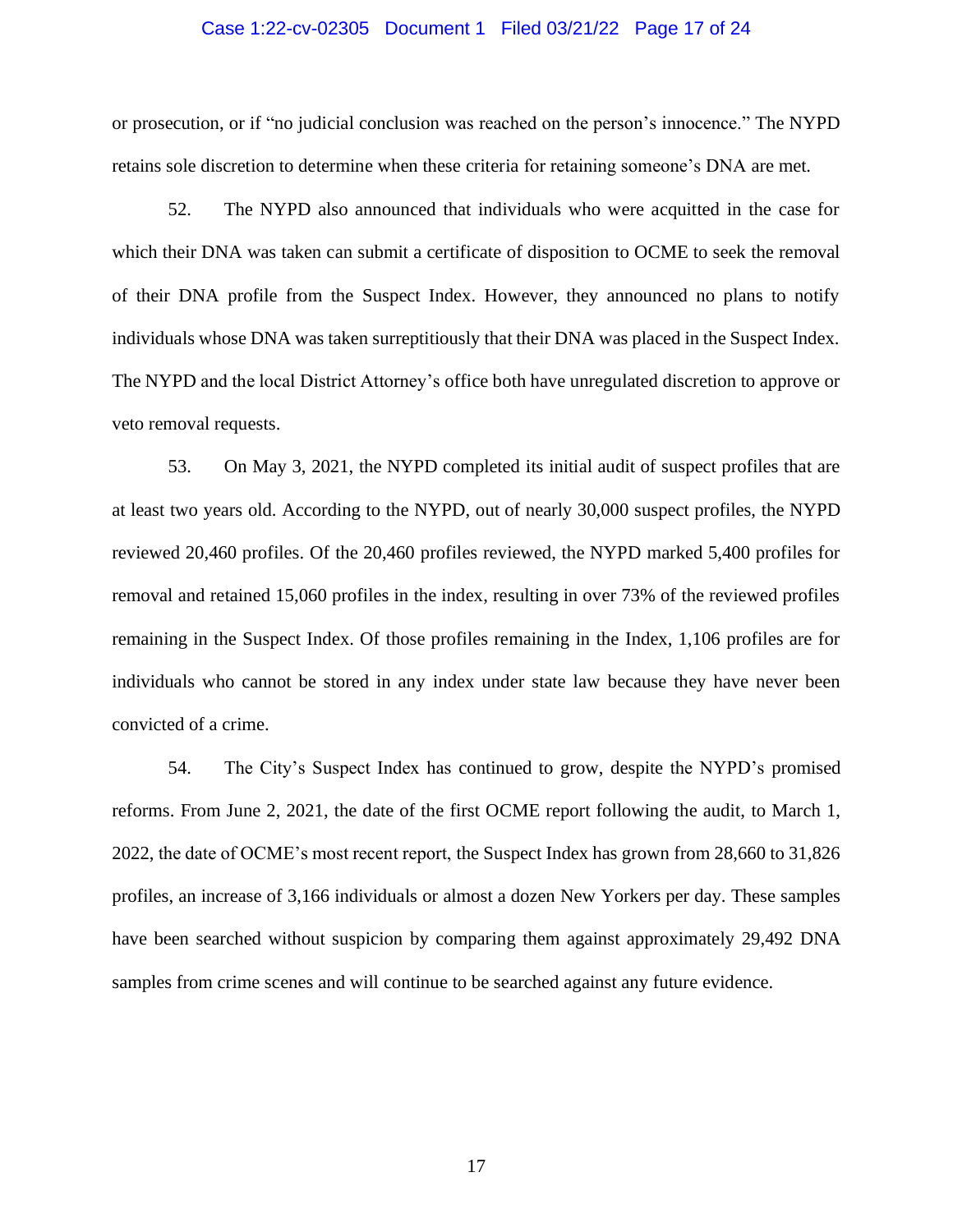## *Plaintiffs' DNA Were Taken by the NYPD and Placed in the City's Suspect Index to be Perpetually Searched*

#### *Shakira Leslie*

55. On July 3, 2019, Plaintiff Shakira Leslie was sitting in the back seat of a friend's car and leaving a cousin's birthday party. The NYPD pulled the car over for a purported traffic infraction and ordered Ms. Leslie, along with the driver and three other passengers, out of the car to be searched. According to the police, the front seat passenger possessed a firearm in a fanny pack.

56. Ms. Leslie was searched and the NYPD found no contraband on her. And yet, the police arrested her, and brought her to the precinct for questioning. Ms. Leslie was charged with possessing the weapon the NYPD found in the possession of the front seat passenger.

57. At the precinct, the NYPD deprived Ms. Leslie of food and water for over 12 hours before they finally brought her into an interrogation room. She was so thirsty that, when police officers offered her a cup of water, she immediately took it and drank.

58. Unbeknownst to Ms. Leslie, the cup of water was a ruse by the NYPD to obtain her DNA. The NYPD collected the cup and took her DNA without her knowledge, pursuant to their policy and practice. Ms. Leslie never offered, and was never asked for, her consent to have her DNA taken. And the NYPD did not obtain a warrant or court order before secretly taking her DNA and sending the sample to OCME to perform DNA testing.

59. After performing an analysis of the DNA, generating a suspect profile, and comparing it to DNA found on evidence recovered in the case, OCME determined that her profile did not match any DNA evidence in the case.

60. Ms. Leslie was never indicted for any crime in the case and ultimately all charges against her were dismissed. Despite her innocence, pursuant to its policy and practice, OCME still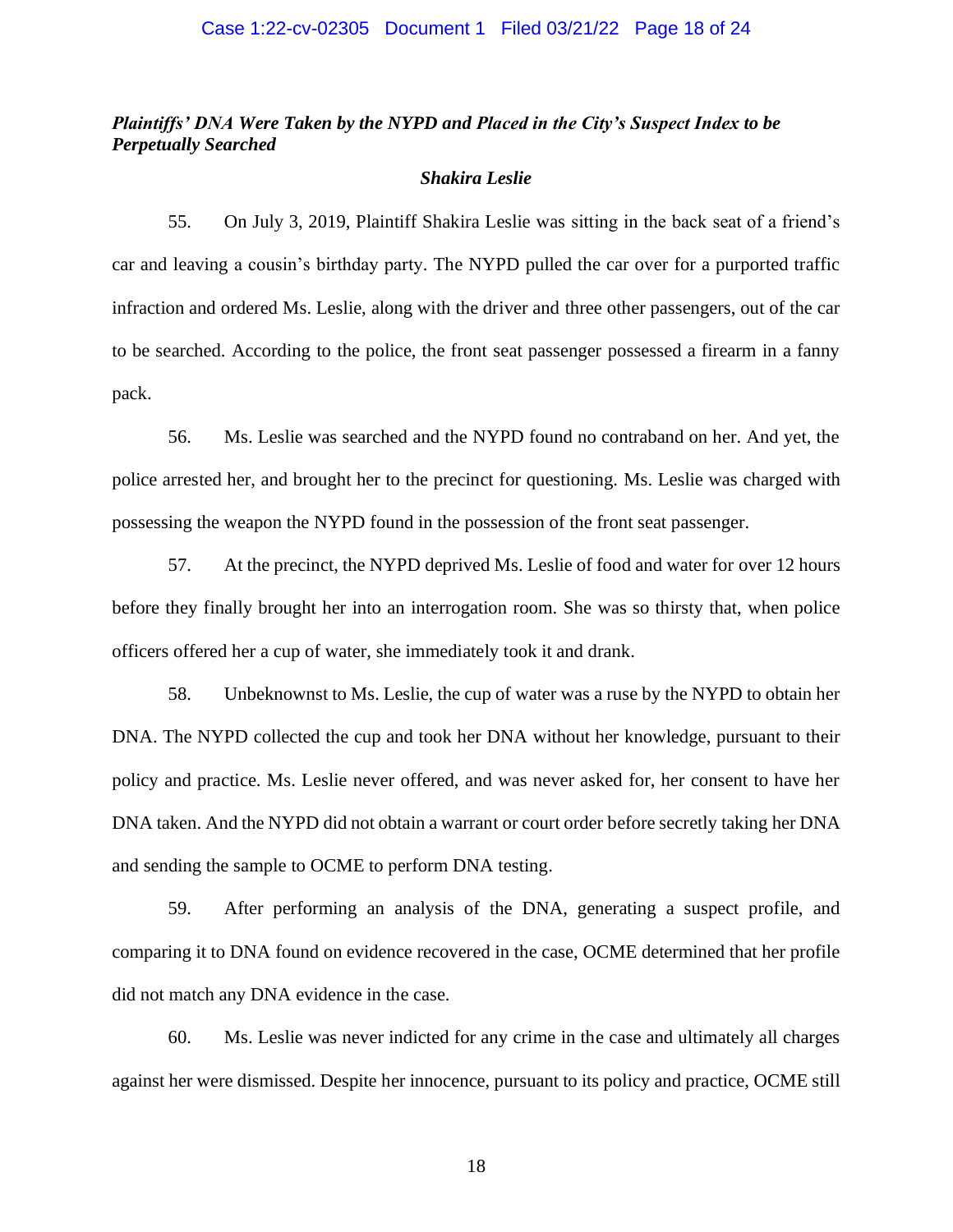#### Case 1:22-cv-02305 Document 1 Filed 03/21/22 Page 19 of 24

placed Ms. Leslie's DNA profile into the Suspect Index, where it is compared without suspicion against all past and new crime scene evidence involving DNA.

61. At the time her DNA was taken in 2019 and through the present day, Ms. Leslie has not been convicted of a crime. Ms. Leslie now works as a hair stylist and makeup artist, while also caring for her newborn son.

62. On January 26, 2022, OCME confirmed that Ms. Leslie's DNA profile remains in its Suspect Index. Ms. Leslie is troubled by the City treating her as a permanent suspect in all crimes.

#### *Shamill Burgos*

63. On September 7, 2019, Plaintiff Shamill Burgos was sitting in the front passenger seat of a friend's car that was parked in the lot of an apartment complex. Mr. Burgos' friend had just bought the car and Mr. Burgos was checking it out. An unmarked NYPD car then drove up, two officers came out with their hands on their weapons, and they ordered everyone to get out of the car. NYPD officers then searched the car and reportedly found a gun inside of a fanny pack in the trunk of the car.

64. The police arrested Mr. Burgos and brought him to a precinct for questioning. At the precinct, he was placed in a room and handcuffed to a pole for hours. He was later transferred to a different precinct where he was eventually brought to an interrogation room, where officers handed him a cup of water and a cigarette. He smoked the cigarette and drank the water.

65. After escorting Mr. Burgos out of the interrogation room, NYPD officers returned to the interrogation room, collected his used cigarette and took his DNA without his knowledge, pursuant to their policy and practice. Mr. Burgos never offered, and was never asked, to consent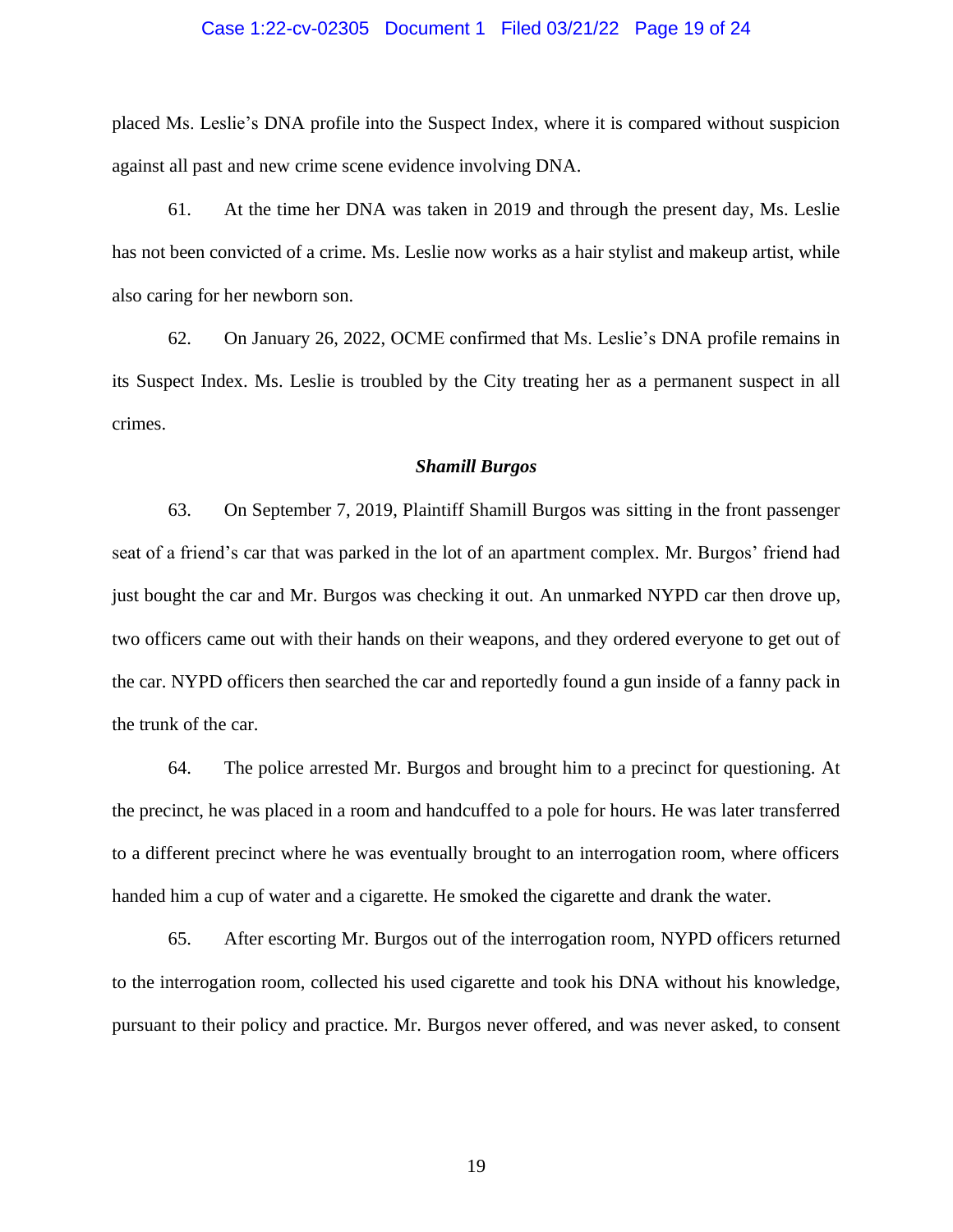#### Case 1:22-cv-02305 Document 1 Filed 03/21/22 Page 20 of 24

to have his DNA taken. And the NYPD did not obtain a warrant or court order before secretly taking his DNA and sending the sample to OCME to perform DNA testing.

66. Mr. Burgos was later brought to court where he was arraigned and immediately released. He was never indicted in the case and his charges were dismissed. Despite that, pursuant to its policy and practice, OCME analyzed Mr. Burgos' DNA, generated a suspect profile, and placed his DNA profile into the Suspect Index, where it is compared without suspicion against all past and new crime scene evidence involving DNA.

67. At the time his DNA was taken in 2019 and through the present day, Mr. Burgos has not been convicted of a crime. Mr. Burgos is now enrolled in the infantry division of the U.S. military, where for the last two years he has served his country both domestically and abroad. He is currently stationed in Louisiana.

68. On January 10, 2022, OCME confirmed that Mr. Burgos' DNA profile remains in their Suspect Index. Mr. Burgos is worried and scared by the City treating him as a permanent suspect in all crimes, especially when he no longer lives in New York.

### **CLASS ACTION ALLEGATIONS**

69. The named Plaintiffs bring this action on their own behalf and, pursuant to Rule 23(a) and (b)(2) of the Federal Rules of Civil Procedure, on behalf of all people who have had or will have their DNA surreptitiously taken and analyzed by the Defendants without consent and without a warrant or court order and maintained in the City's Suspect Index. All four requirements of Rule 23(a) are satisfied:

> a. *Numerosity*: Joinder of all class members is impracticable because of the size and fluid nature of the class. Thousands of DNA samples maintained in the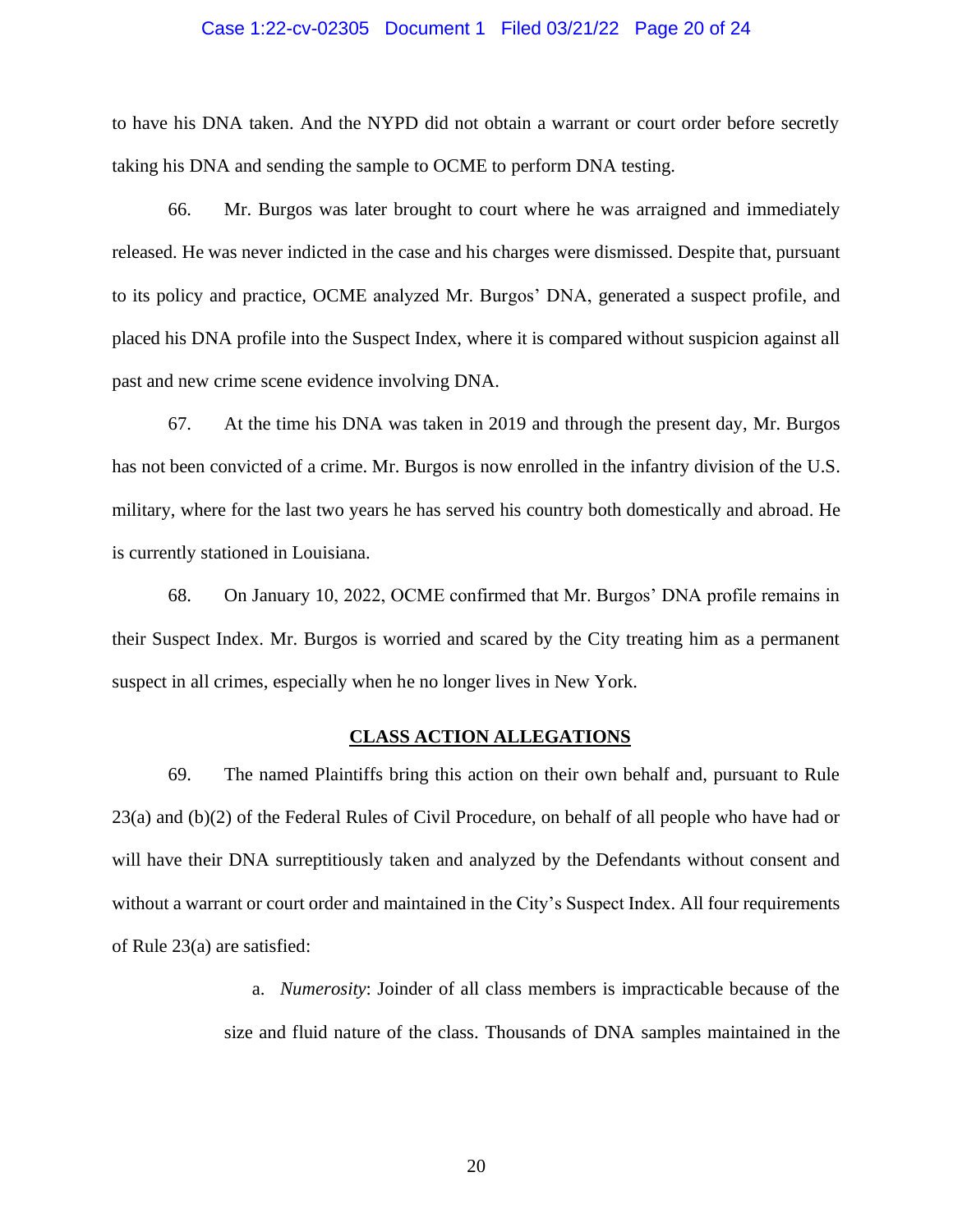#### Case 1:22-cv-02305 Document 1 Filed 03/21/22 Page 21 of 24

Suspect Index were surreptitiously taken and analyzed by the Defendants and are perpetually compared against crime scene evidence.

b. *Commonality*: There are questions of law and fact common to all members of the class, including, but not limited to: whether the Defendants have the policy and practice of surreptitiously taking and analyzing unsuspecting people's DNA and maintaining it in the Suspect Index, and whether that policy and practice results in the violation of the class members' Fourth Amendment and statutory rights.

c. *Typicality*: The claims of the named Plaintiffs are typical of those of the class. The named Plaintiffs, like all class members, have been subjected to the Defendants' policies, actions or inaction, have been injured by this, and require similar relief.

d. *Adequacy of Representation*: The named Plaintiffs and class counsel will fairly and adequately represent the interests of the class. The named Plaintiffs have suffered injury and are committed to obtaining declaratory and injunctive relief that will benefit the entire class by ending Defendants' surreptitious and perpetual comparison of their DNA against crime scene evidence. Their interests are not antagonistic to those of other class members. Class counsel have many years of combined experience in complex civil litigation, civil rights, and class action litigation.

70. Class-wide declaratory and injunctive relief are appropriate under Rule 23(b)(2) because the Defendants have acted or refused to act on grounds applicable to the class as a whole.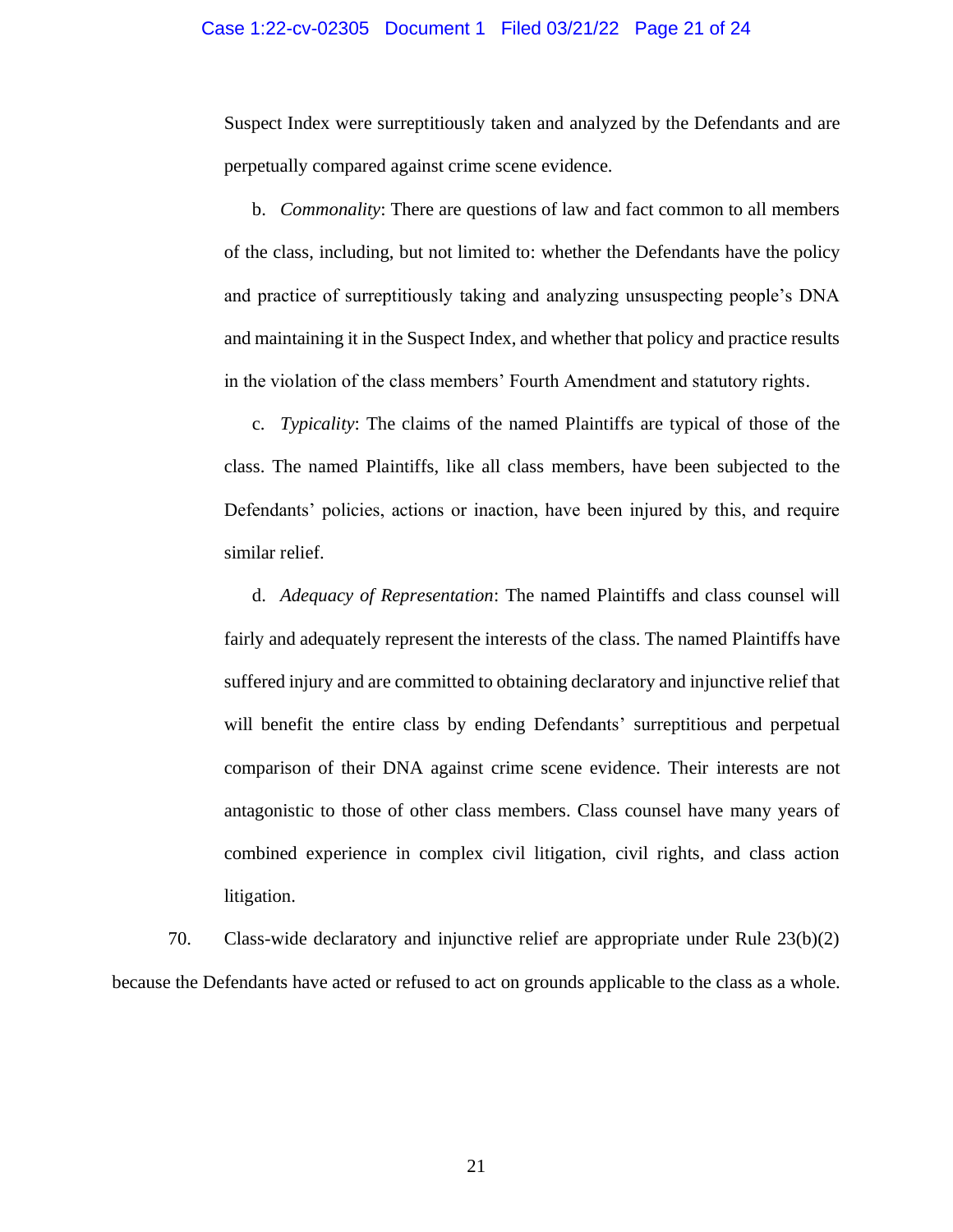### **JURISDICTION AND VENUE**

71. This case arises under the Constitution and laws of the United States, including 42 U.S.C. § 1983. This Court has subject-matter jurisdiction pursuant to 28 U.S.C. §§ 1331, 1343(a)(3)-(4), as this action seeks redress for the violation of the Plaintiffs' constitutional rights under color of state law. This Court also has supplemental jurisdiction over this action's state law claim pursuant to 28 U.S.C.  $\S$  1367(a).

72. Plaintiffs' claims for declaratory and injunctive relief are authorized by 28 U.S.C. §§ 2201(a) and 2202 and Rules 57 and 65 of the Federal Rules of Civil Procedure.

73. Venue is proper in the United States District Court for the Southern District of New York pursuant to 28 U.S.C. § 1391(b) because a substantial part of the events or omissions giving rise to the claims occurred in this District.

## **CLAIMS FOR RELIEF**

## **First Cause of Action**

# Violation of the Fourth Amendment Right to Be Secure Against Unreasonable Searches and Seizures

74. Defendants' actions or inactions alleged herein have violated and continue to violate the rights of the named Plaintiffs and the putative class under the Fourth Amendment of the United States Constitution.

## **Second Cause of Action**

## Violation of Article 49-B of the Executive Law

75. Defendants' actions or inactions alleged herein have violated and continue to violate the rights of the named Plaintiffs and the putative class under Article 49-B of the Executive Law.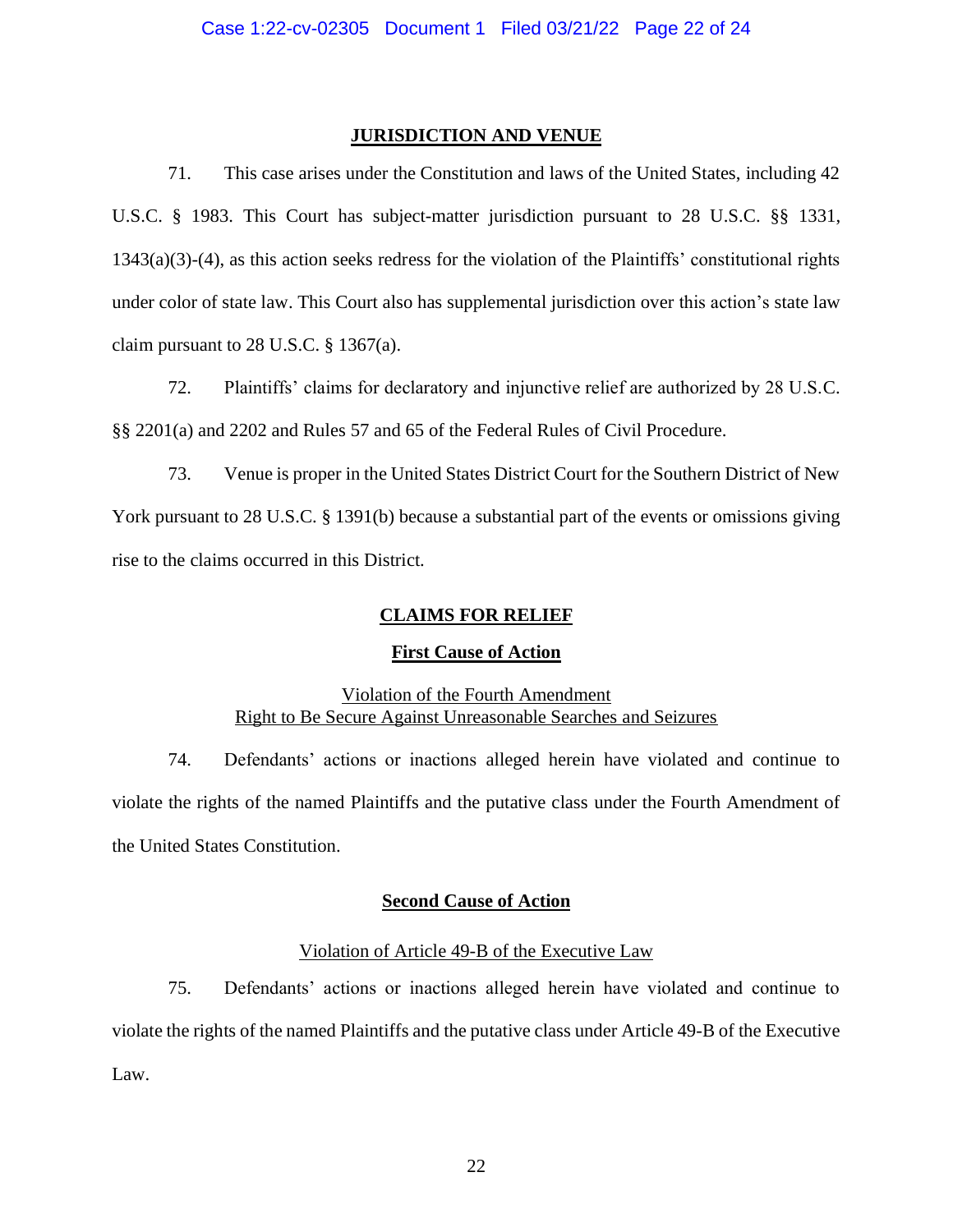# **RELIEF REQUESTED**

## **WHEREFORE**, the Plaintiffs respectfully request that the Court:

- a. Assume jurisdiction over this matter;
- b. Certify this action as a class action pursuant to Rule 23(b)(2) of the Federal Rules of Civil Procedure;
- c. Declare that the City's practice of secretly taking, analyzing and maintaining peoples' DNA in its Suspect Index for comparison against crime scene evidence constitutes an unreasonable search in violation of the Fourth Amendment absent a warrant or court order permitting the search;
- d. Declare that the City's maintenance of a Suspect Index violates Article 49-B of the Executive Law;
- e. Permanently enjoin the Defendants from subjecting the Plaintiffs and the putative class to the unconstitutional and unlawful practices described here;
- f. Order the Defendants to expunge all suspect profiles in the City's Suspect Index that were created and maintained as a result of the unconstitutional and unlawful practices described here;
- g. Award the Plaintiffs reasonable attorneys' fees and costs under 42 U.S.C. § 1988; and
- h. Grant any other relief the Court deems just and proper.

Dated: March 21, 2022 New York, N.Y. Respectfully submitted,

*s/ Philip Desgranges*

Philip Desgranges J. David Pollock Brittany Thomas Anna Blondell Allison Durkin Lisa Freeman Corey Stoughton The Legal Aid Society 199 Water Street New York, NY 10038 212-577-3398